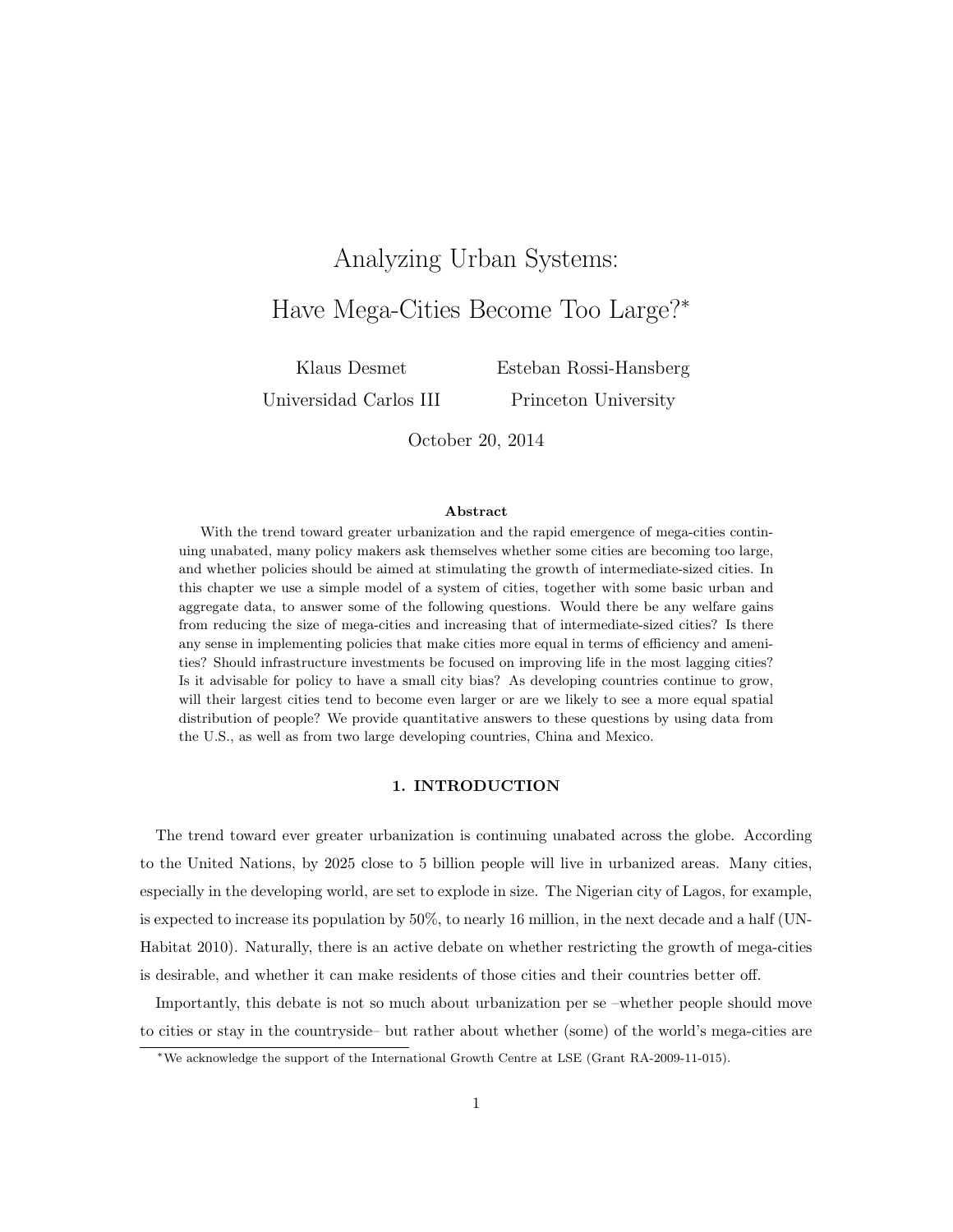creating mega-problems that could be avoided with suitable policies. People flock to cities in search of higher paying jobs and better amenities. Many of the world's large metropolises, such as Los Angeles and Mumbai, are highly productive and are located next to large bodies of water. As cities grow in size, however, they start suffering from increased congestion, higher crime rates, and air pollution. How fast the benefits of efficiency and amenities erode with population size because of increasing congestion costs depends on the quality of governance, responsible for the provision of road infrastructure, sewage systems, clean water, and security. Cities obviously differ in their efficiency, their amenities and the quality of their governance, and so there is no one answer to what their optimal size should be. We need analytical tools that can help us evaluate the desirability of policies that hinder or promote the growth of cities of different sizes. This will allow us to assess urban policies that depend on the size of the cities where they are implemented, namely scale-dependent policies.

When analyzing whether mega-cities have become "too large," policy makers often focus on an in-depth analysis of a particular city, such as Mexico City, Cairo, or Shanghai. However, no city is an island:<sup>1</sup> improving urban infrastructure in one city may attract immigration from other cities, and a negative shock in one location may be mitigated because people can move to another location. Considering the general equilibrium nature of any such urban policy is therefore key. That is, when deciding whether to make intermediate-sized cities more attractive, policy makers need to understand how that will affect both smaller and larger cities.<sup>2</sup>

There is thus a need for quantitative models of systems of cities that are complex enough to account for the general equilibrium nature of the problem but simple enough in terms of their structure and their data requirements to make them usable for policy makers. In Desmet and Rossi-Hansberg (2012) we develop such a framework. In this chapter we start by briefly sketching the main forces in that model, and discuss which data are needed to do policy analysis. (For the interested policymaker, the Technical Appendix provides a more detailed step-by-step practical guide on how to implement the methodology.) It then shows how this framework can be used to quantitatively analyze a number of important questions. Would there be any welfare gains from reducing the size of mega-cities and increasing that of intermediate-sized cities? Is there any sense in implementing policies that make cities more equal in terms of efficiency and amenities? As developing countries grow further, how

<sup>&</sup>lt;sup>1</sup> As in John Dunne: No man is an island entire of itself; every man is a piece of the continent, a part of the main.

<sup>2</sup> The literature on firm dynamics and industrial policy has also focused on this problem. For example, is it desirable to subsidize small vs. large firms? (see, e.g., Restuccia and Rogerson, 2008)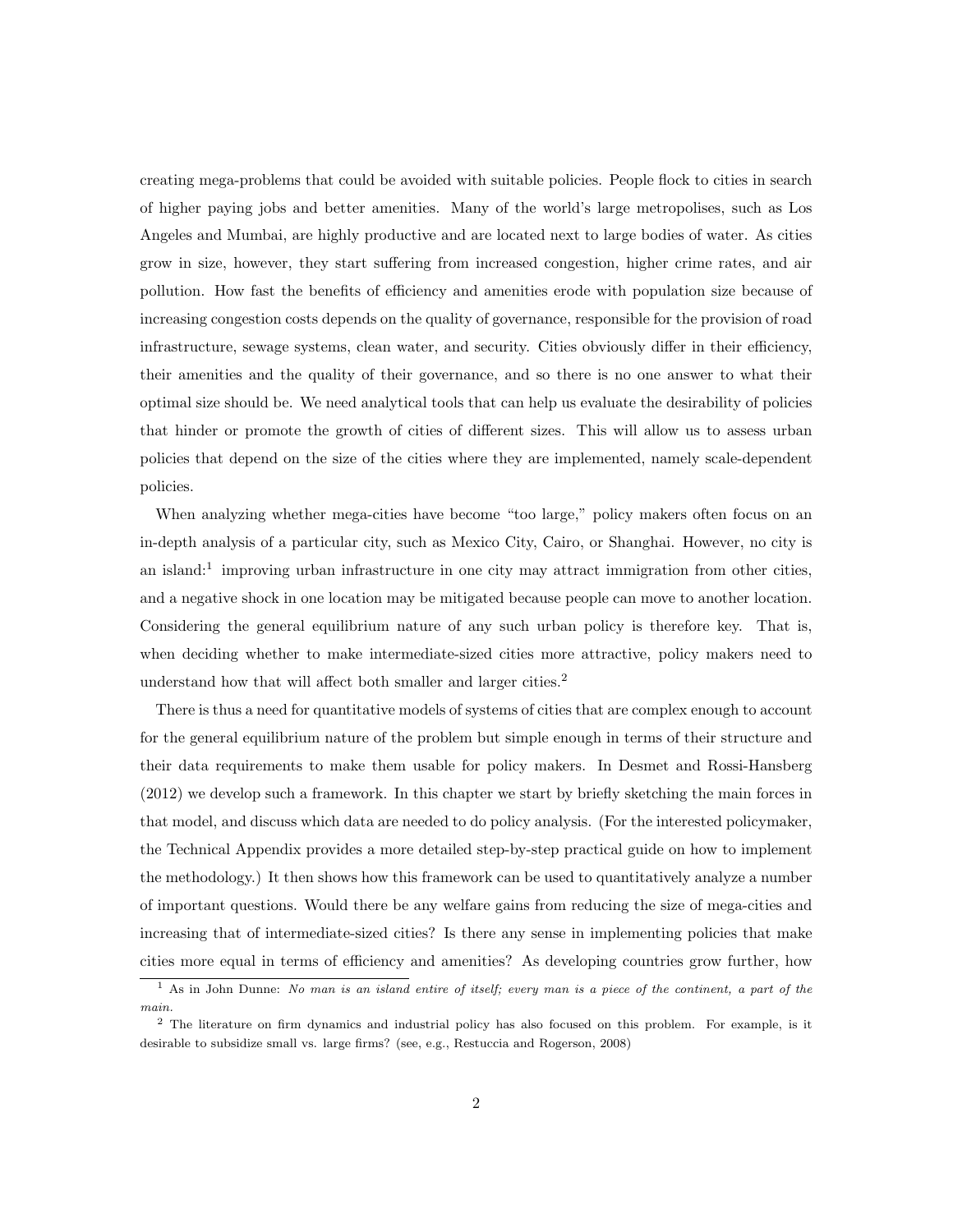will this affect their city-size distribution? Are cities in developing countries really too large? Should policy favor smaller cities or medium-large cities? Clearly, the answers to these questions will be country-specific. Different countries are at different levels of development, have different geographies and different histories. We will therefore compare the urban systems of three countries: the United States, which as the world's most advanced economy will serve as a benchmark; China, Asia's and the world's largest and fastest-growing country; and Mexico, one of Latin America's most important middle-income economies.

A first policy question we ask is how reducing spatial differences in city characteristics affects the city-size distribution. Many countries favor balanced spatial growth and try to reduce uneven development. Spatial concentration is often viewed with suspicious eyes, and many countries implement policies aimed at mitigating spatial differences. The hope is to create a less dispersed city-size distribution. When reducing differences in productivity across cities, our quantitative analysis shows different responses in different countries. In the United States the city-size distribution would become slightly less dispersed, with the larger cities becoming smaller and the smaller cities becoming larger. In Mexico, something similar happens: Mexico City declines, without any other city taking its place. In contrast, in China the opposite happens, with the city-size distribution becoming more dispersed, implying larger mega-cities. Although intuitively one would expect that reducing spatial differences should lead to a less dispersed city-size distribution, the opposite result in China illustrates the importance of doing model-based analysis. If not, policies might have unintended consequences: a policy aimed at reducing the dispersion in city sizes might actually increase it.

When mitigating spatial differences in city characteristics, we find limited welfare effects in the U.S. and Mexico, but very large effects in China. This reflects the important spatial disparities in productivity that plague China and the mobility restrictions under the hukou system. It suggests that as China develops further, there will be huge benefits from the spatial reallocation of people and economic activity. We do not find the same effects in Mexico, probably because it has a much longer history as a developing market economy, and thus suffers from less spatial distortions.

A second policy question we ask is whether policies that target lagging cities are more effective than policies that target cities of different sizes. Governments may choose to improve road infrastructure in remote areas or give incentives for firms to move to particular locations. A good example was the U.S. federal policy of the 1960s to assist the declining Appalachian region (Glaeser and Gottlieb, 2008). Another example are the European Union structural funds that subsidize investments in infrastructure and human capital in regions with an income per capita below a certain threshold.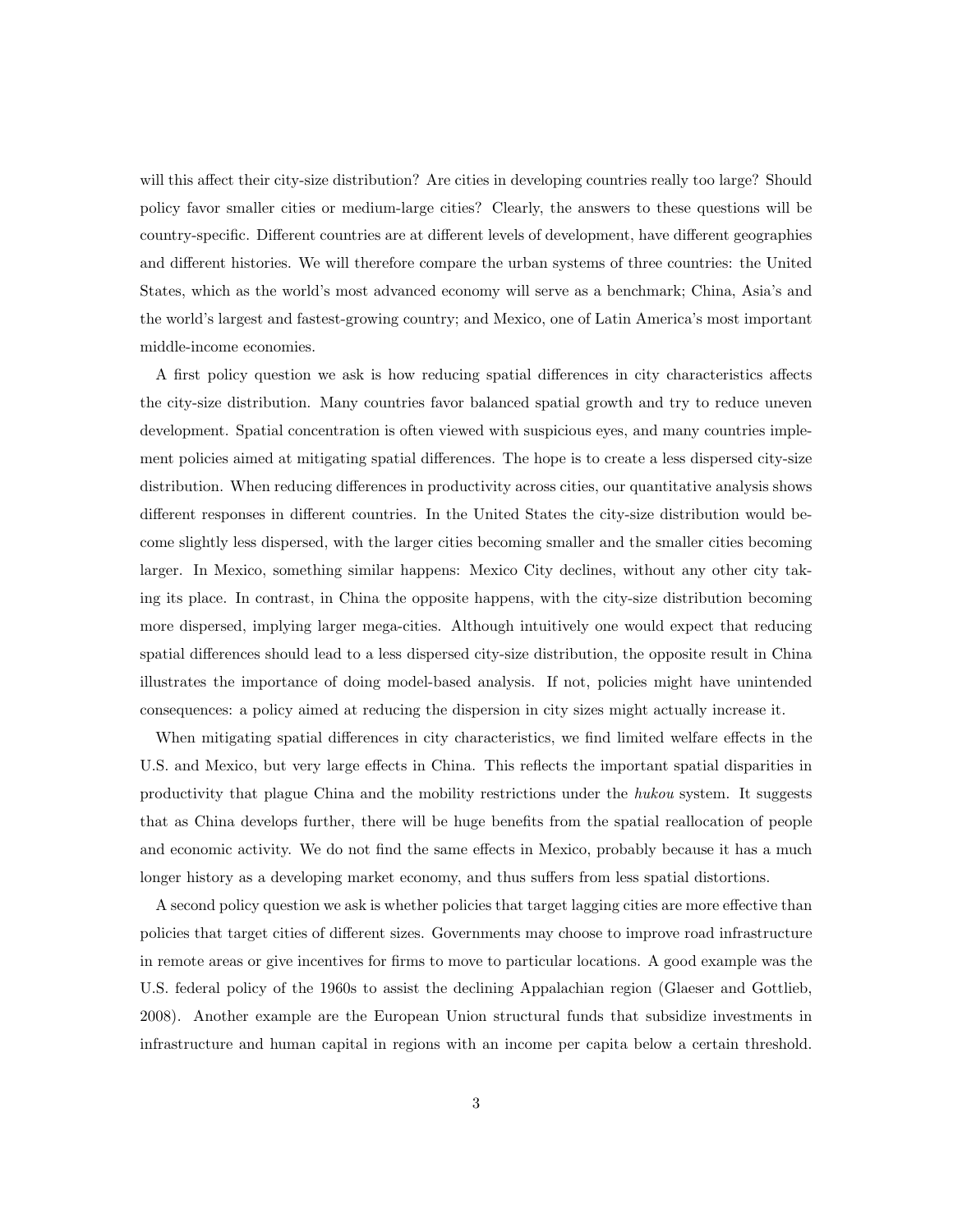Other policies favor cities of particular sizes. For example, China's urbanization policies in the 1980s and the 1990s had a strong small city bias, as it was based on "controlling the big cities, moderating development of medium-sized cities, encouraging growth of small cities" (Kamal-Chaoui et al., 2009). Our results suggest that policies that target small cities are less effective than those that target lagging cities. "Encouraging growth of small cities", as China used to do, may thus be unwarranted. Of course, to target lagging cities, there is a need for a methodology to rank cities on the basis of different characteristics. Our model provides a framework to do so.

We also analyze the spatial impact of country-wide shocks. As an example, we evaluate the effect of Mexico's 1994 crisis. Our results show that productivity differences across cities increased during this episode. This suggests that the country's largest cities, such as Mexico City, suffered less, in relative terms, compared to the smaller cities. So large cities seem better at absorbing economy-wide shocks.

The remainder of the chapter is organized as follows. Section 2 provides a brief summary of the theoretical framework, and discusses which data are needed. Section 3 implements the methodology for the benchmark case of the United States. Section 4 does the same for China and Mexico, and compares the findings. Section 5 concludes. A Technical Appendix guides the reader through a practical step-by-step discussion of how to do the analysis.

# 2. A SIMPLE FRAMEWORK OF A SYSTEM OF CITIES

To analyze how different policies affect a country's city size distribution, we need a framework that takes into account that each city is part of a system of cities, so that a shock to one city will affect other cities. For example, a policy that improves the amenities in a country's mediumsized cities will not only affect the attractiveness of those medium-sized cities, but will also have an impact on its larger cities. The framework should also capture that the size of a city depends on multiple determinants, such as its productivity, its amenities, or its governance. Since these different determinants are inter-related, improving a city along one dimension may not have the expected effect if the other dimensions are ignored. In Desmet and Rossi-Hansberg (2012) we develop such a model of a system of cities. In what follows we provide a brief overview of the forces at work in the model. For policymakers interested in implementing the methodology in other countries, the Technical Appendix provides a simple step-by-step guide on how to do so.

In the framework of Desmet and Rossi-Hansberg (2012) a country has a given number of cities.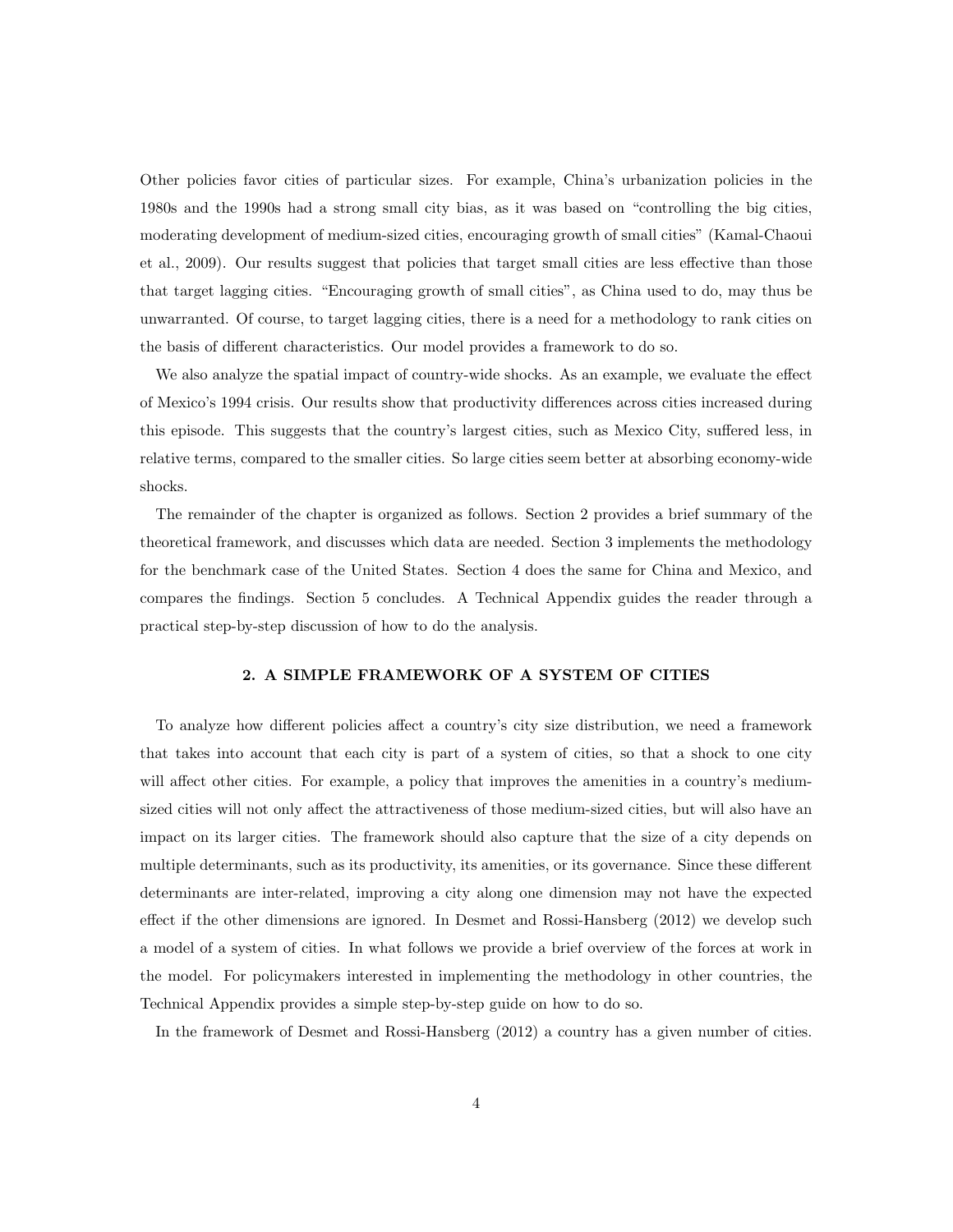So the model is not suited to study city creation or destruction. Each city has three characteristics that affect its size:

• Efficiency

A city's productivity refers to the efficiency with which a city is able to produce. One can either consider a city's productivity to be exogenously given, or one can assume that its productivity depends, at least partly, on its size, because of agglomeration economies. In other words, larger cities may be larger because they are more productive, but they may also be more productive because they are larger.

• Amenities

A city's amenities refer to anything (positive or negative) that changes the attractiveness of a city as a place to reside, without directly affecting its productivity or distorting its labor market. This includes weather, natural features (being close to water), pollution, crime, cultural and sports activities, and any other factor that influences a city's quality of life.

• Excessive frictions

As cities become larger, they become more congested. This restricts a city's population. But even among cities of the same size, not all are equal. Some cities are less efficient in dealing with congestion than others. This may reflect, for example, the fact that some city governments are less good in providing congestion-alleviating infrastructure than others. This would translate into higher local tax rates or other distortions. We refer to a city's excessive frictions as those distortions over and above what we would expect given the city's actual size.

Cities will be larger if they have higher efficiency, better amenities, or lower excessive frictions. Of course, what matters for an individual city is not just its own characteristics, but how those compare with the characteristics of all other cities. A highly productive city will have a smaller population if there are many other highly productive cities. A system of cities is in equilibrium if no one wants to (or can) move. This does not imply that wages should equalize across cities. Even if people can move at no cost, an individual may be willing to accept a lower wage in a city with better amenities. In many countries, such as China, there exist internal migration restrictions. In our model a city which restricts entry will show up as having worse amenities. We will return to the question of mobility when we discuss our findings for China.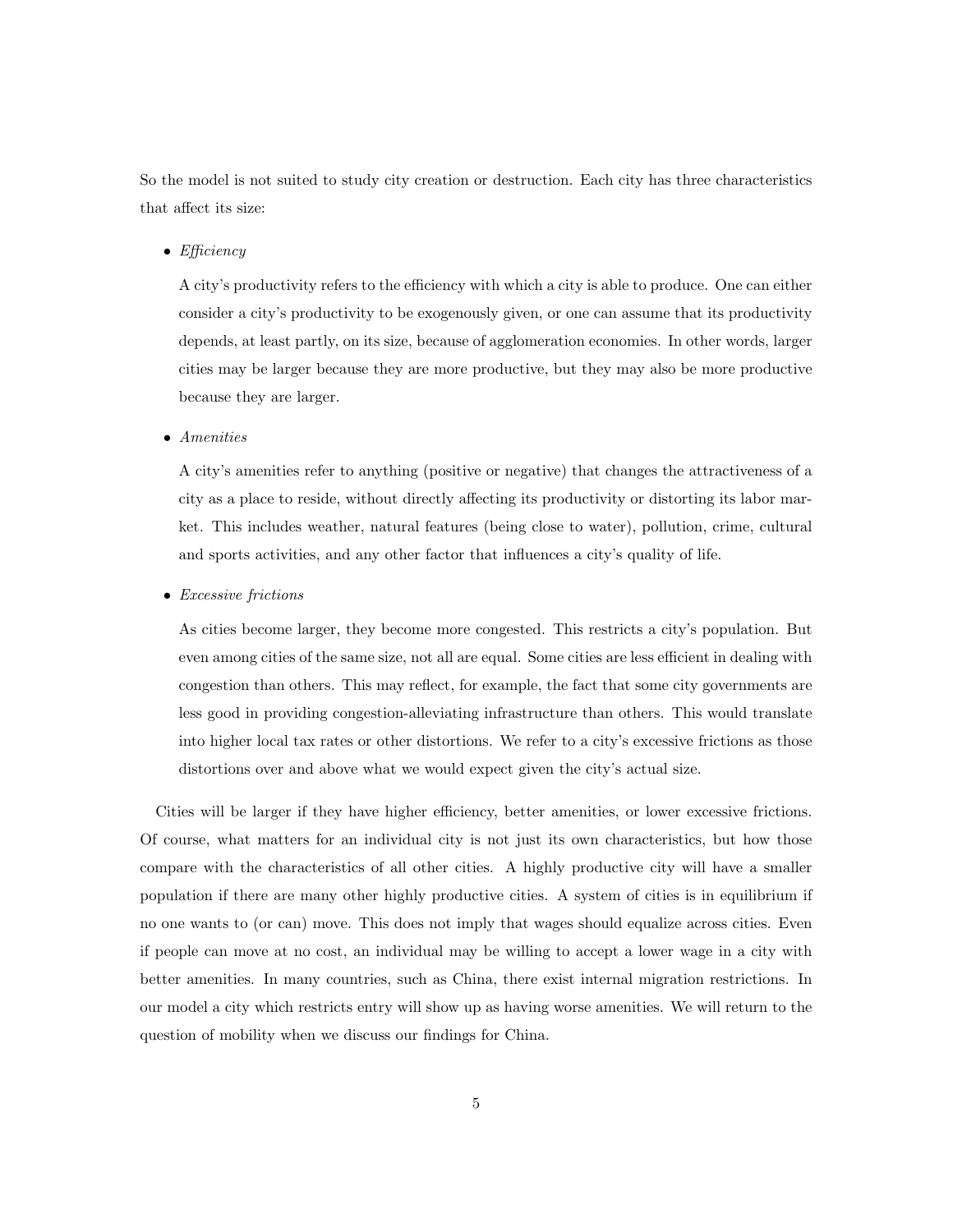An important advantage of the framework of Desmet and Rossi-Hansberg (2012) is that it can be implemented and used for policy analysis with relatively few data requirements. To identify productivity, we use information on income, hours worked and possibly (but not necessarily) capital. By using data on income, consumption and hours worked, we can easily get an estimate of a city's distortions. By comparing a city's distortions to the distortions it is expected to have given its size, we can identify a city's *excessive frictions*. Finally, by using data on population and matching a city's actual size to the one generated by the model, we can back out a city's implied amenities. The Technical Appendix provides further details on how to identify these three characteristics.

The bottomline is that having data on population, income, consumption, hours worked, and possibly capital at the level of cities suffices to identify the determinants of the city size distribution. Collecting such data is relatively straightforward. Table 1 gives a brief summary of how we did this for the U.S., China and Mexico. Some metropolitan data, such as GDP in the case of the U.S., and population in the case of China and Mexico, are directly provided by national statistical offices. Other metropolitan data, such as hours worked in the U.S. and Mexico, need to be constructed from micro-data. Even when not using micro-surveys, we often need to aggregate data up to the metropolitan level. For example, in the U.S. many data are provided at the county level (metropolitan statistical areas are a collection of counties), and in Mexico most variables are available at the municipal level (metropolitan areas are a collection of municipalities).

In order to make reasonable cross-country comparisons, another relevant point is to use geographic units which are comparable. In the U.S., metropolitan statistical areas (MSAs) are supposed to capture meaningful economic geographies, making them preferable to using either counties or places. In China, prefecture-level cities cover the entire area of the country, and should thus be understood as metropolitan areas with their rural hinterlands, making them hard to compare to MSAs in the U.S. That is why we rely, instead, on the *districts under prefecture-level cities*, which capture the urban part of the country, thus making them comparable to MSAs. In Mexico, we also use metropolitan areas, as defined by the national statistical institute (INEGI).

Once we have measures of these three determinants for each city in a country, we can do counterfactual policy exercises. For example, we ask ourselves what would happen if efficiency differences across Chinese cities would be reduced to the level found in the United States. Would this reduce or increase the size of China's mega-cities? Would this improve the well-being of Chinese citizens? Which cities would gain and which cities would lose? Given that technological diffusion is likely to mitigate spatial differences in productivity in China over the next decades, these are relevant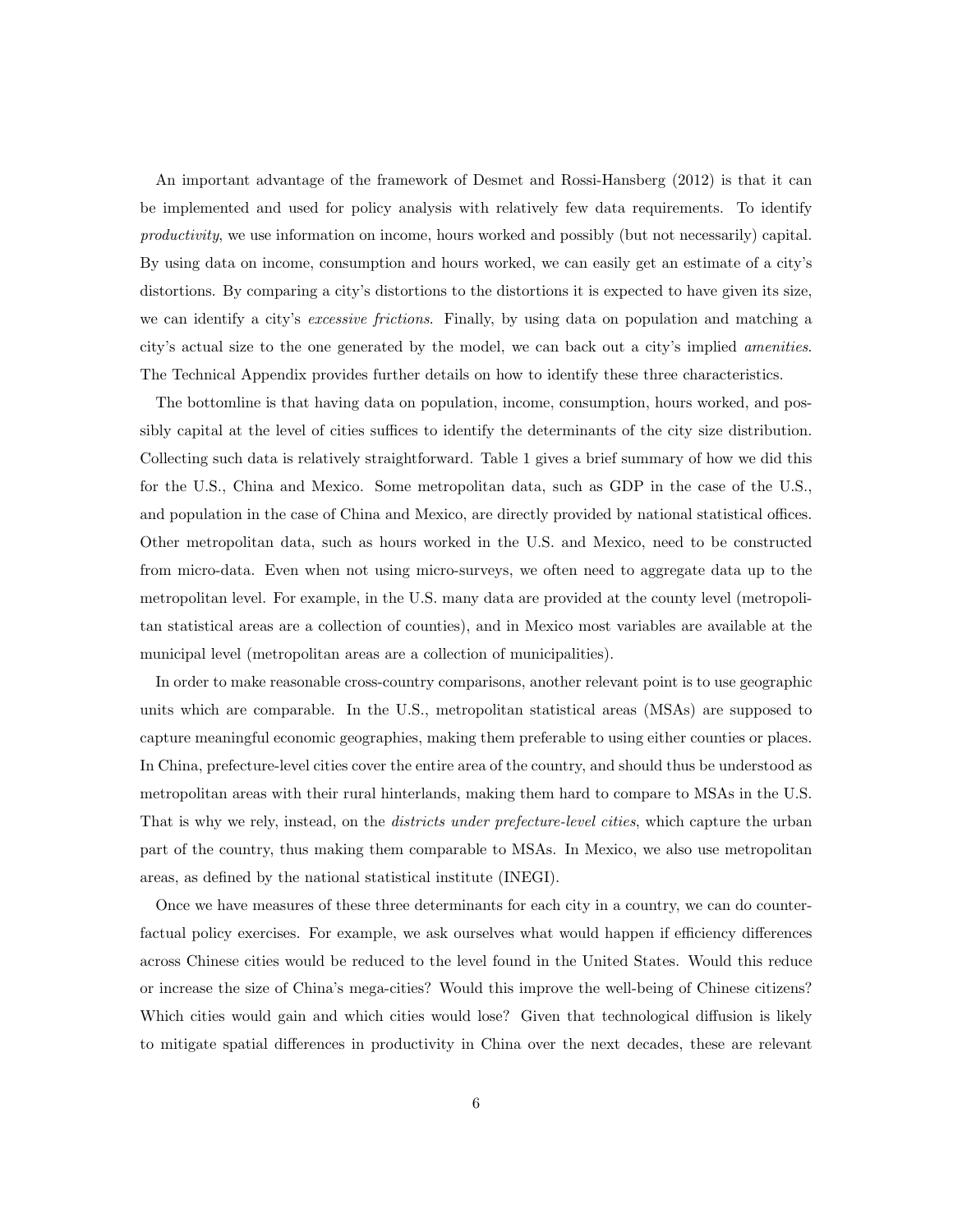Table 1. Variables

| Variable             | Source                                                 |  |
|----------------------|--------------------------------------------------------|--|
| 1. United States     |                                                        |  |
| Unit of observations | Metropolitan Statistical Areas 2005-2008               |  |
| Population           | Bureau of Economic Analysis                            |  |
| Income               | Bureau of Economic Analysis                            |  |
| Consumption          | Bureau of Economic Analysis, American Community Survey |  |
|                      | (constructed, Desmet and Rossi-Hansberg, 2012)         |  |
| Hours worked         | Current Population Survey                              |  |
|                      | (constructed, Desmet and Rossi-Hansberg, 2012)         |  |
| Capital              | Bureau of Economic Analysis, American Community Survey |  |
|                      | (constructed, Desmet and Rossi-Hansberg, 2012)         |  |
| 2. China             |                                                        |  |
| Unit of observations | Districts under prefecture-level cities 2005           |  |
| Population           | China city statistics                                  |  |
| Income               | China city statistics                                  |  |
| Consumption          | China city statistics                                  |  |
|                      | (constructed, Desmet and Rossi-Hansberg, 2012)         |  |
| Hours worked         | 2005 1% Population Survey                              |  |
|                      | (constructed, Desmet and Rossi-Hansberg, 2012)         |  |
| 3. Mexico            |                                                        |  |
| Unit of observations | Metropolitan Areas, 1989, 1994, 2000 and 2005          |  |
| Population           | Mexican census                                         |  |
| Income               | Encuesta Nacional de Ingresos y Gastos de los Hogares  |  |
|                      | (microdata, constructed)                               |  |
| Consumption          | Encuesta Nacional de Ingresos y Gastos de los Hogares  |  |
|                      | (microdata, constructed)                               |  |
| Hours worked         | Encuesta Nacional de Ingresos y Gastos de los Hogares  |  |
|                      | (microdata, constructed)                               |  |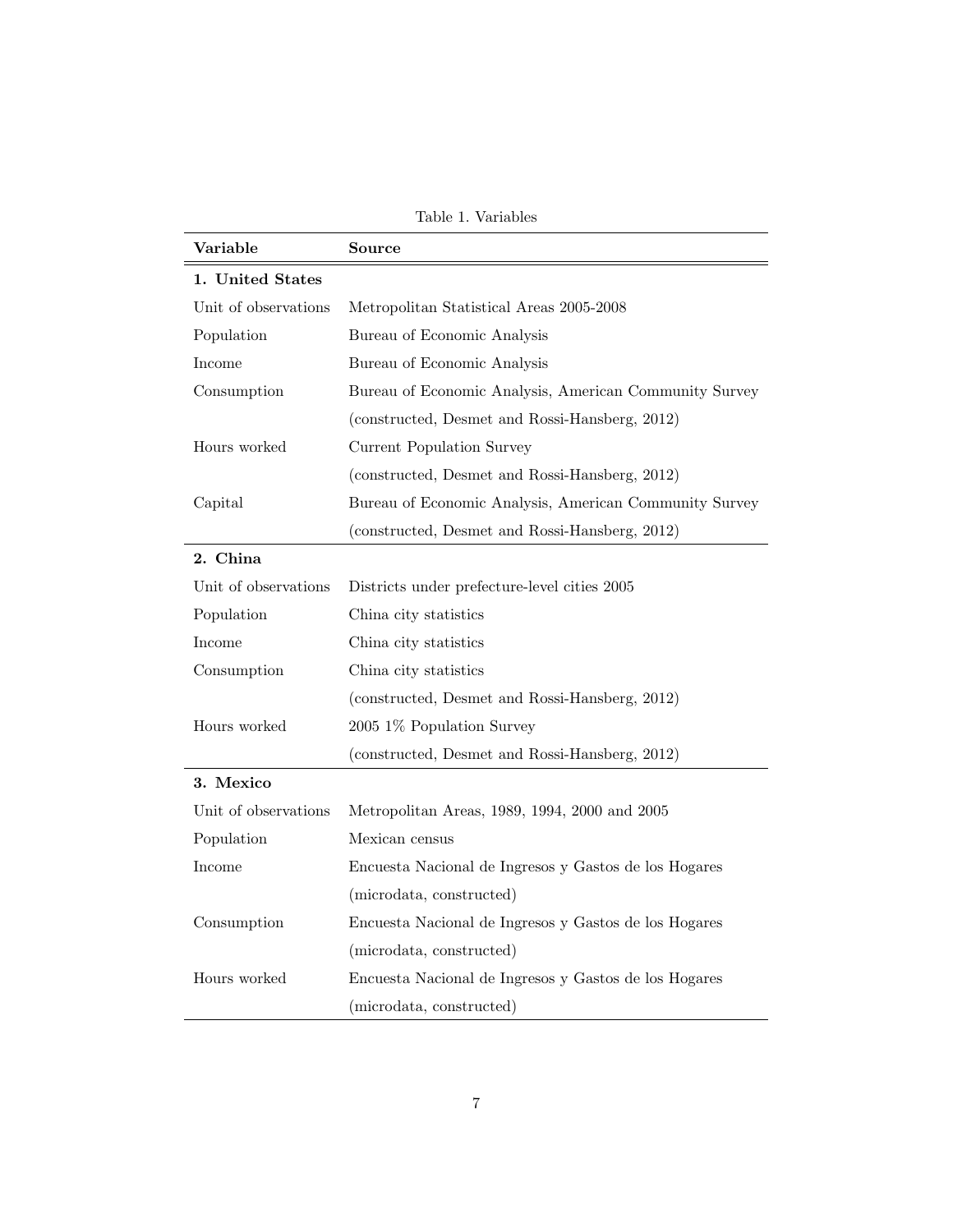questions for policymakers.

#### 3. THE UNITED STATES AS A BENCHMARK

Large cities must either be highly productive, have attractive amenities or be efficiently run. If not, they would never have grown to the size they are. But because there are congestion costs associated with becoming large, policy often aims to reduce heterogeneity across cities by revamping backward locations. This is done by making productive investments (increasing efficiency), improving their attractiveness as a place to live (increasing amenities), or strengthening local governance (lowering excessive frictions). By analogy with business cycle policy, which aims to smooth shocks over time, regional policy tries to smooth differences across space.

To analyze the impact of such policies, we start by presenting results for the United States. This example will also provide a useful benchmark to compare China and Mexico with. To present an upper bound of the potential effects of spatial smoothing, our counter-factual policy analysis consists of completely shutting down spatial differences in each of the three city characteristics (efficiency, amenities, and excessive frictions) by setting their values to the population weighted average. That is, we want to see what happens to the city-size distribution, to the fate of individual cities, and to overall welfare when we completely eliminate spatial differences in any of the three dimensions. While it is unlikely that any policy is actually able to completely smooth out differences across space, it provides a useful upper bound to what policy could actually achieve.

Figure 1 shows the results. The upper-left panel shows the actual city-size distribution. Each of the other three panels presents the actual and the counter-factual distributions of city sizes when we shut down the spatial variation in one of the city characteristics. In all figures the horizontal axis shows the log of population size and the vertical axis the log of the probability of cities being larger than that size. For a given city size on the horizontal axis it shows on the vertical axis the share of cities that are larger than that size. A steeper slope implies a less dispersed city size distribution, with the smaller cities being larger and the larger cities being smaller. This is a common way of depicting size distributions of cities since it emphasizes the upper tail of the distribution and, perhaps more important, a distribution exhibiting Zipf's law would show up as a straight line with slope of -1 (similar to the one for the U.S. in the upper-left corner of Figure 1).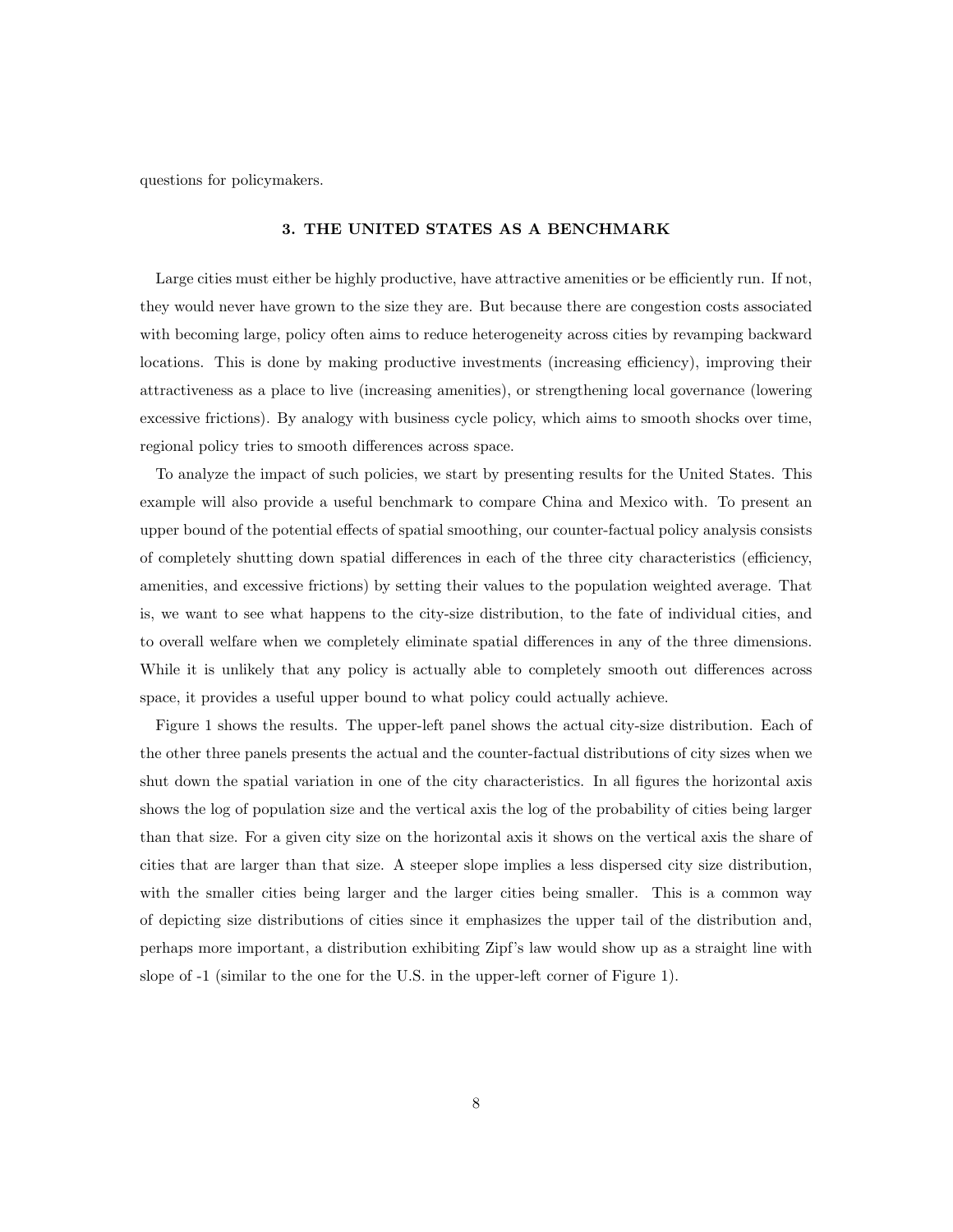

Figure 1: Counter-factuals Without Differences in One City Characteristic (United States)

By comparing the actual distribution with the counter-factual distributions, we notice that efficiency and amenity differences have a limited effect on the city-size distribution, whereas differences in excessive frictions play a much more important role. Indeed, the counter-factual distributions when differences in efficiency or amenities are eliminated hardly change the city-size distribution. That is, if all cities had the same level of efficiency or amenities, the city-size distribution would not change much (except for some cities becoming extremely small). In contrast, if all cities had the same level of excessive frictions, the dispersion in city sizes would become much smaller, making cities much more similar in size than in reality. In the same way that growth accounting decomposes the relative role played by different growth determinants, this exercise of urban accounting can be interpreted as decomposing the relative role played by different city characteristics. What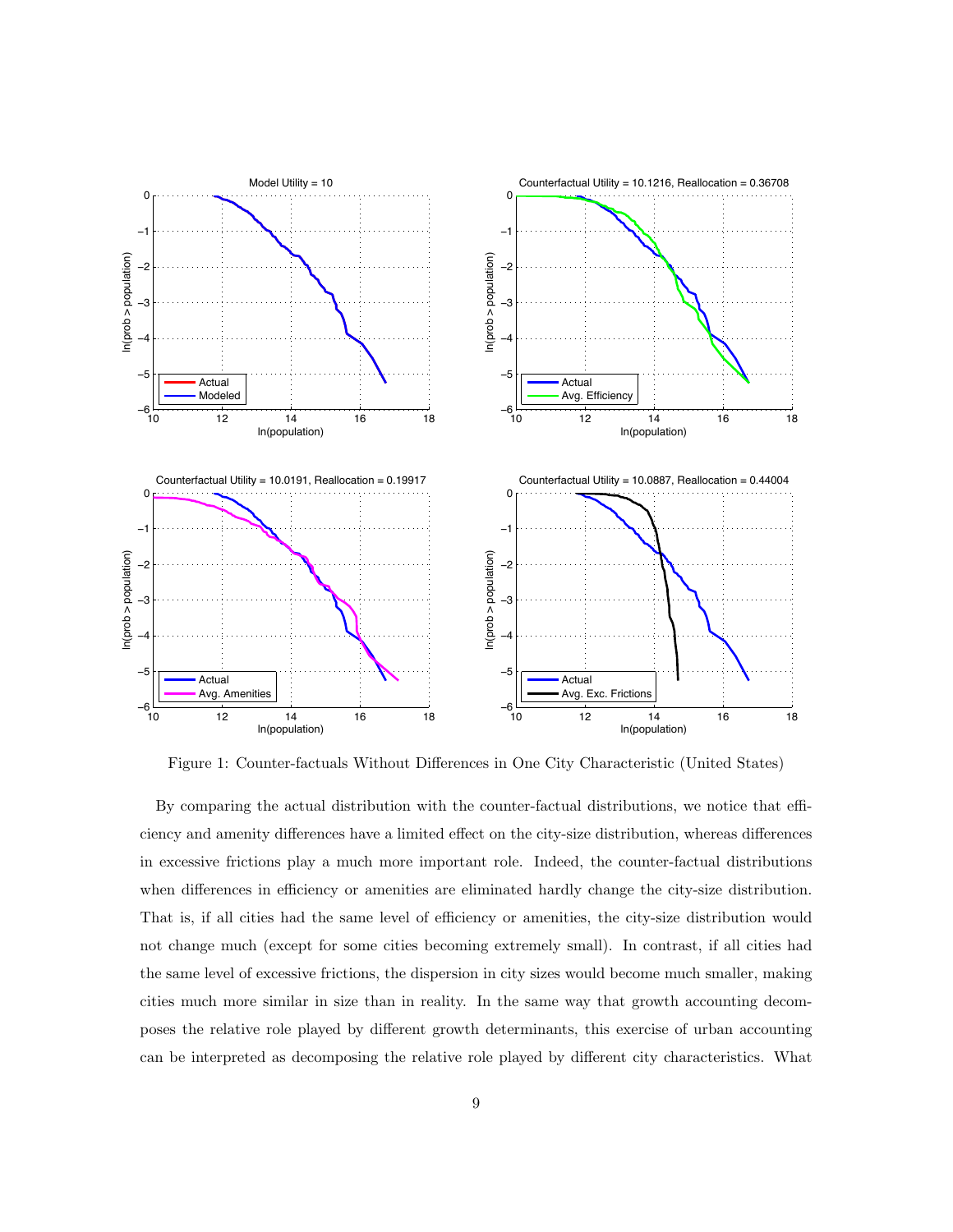this decomposition shows is that the city-size distribution in the U.S. is mostly due to differences in excessive frictions.

Eliminating differences in city characteristics amounts to smoothing differences across space. In the same way that the business cycle literature analyzes the welfare benefits of smoothing temporal shocks, we can analyze the welfare effects of smoothing spatial shocks. As the numbers at the top of the different panels in Figure 1 indicate, those welfare effects are modest: welfare would increase by 1.2% if all cities had the same efficiency, by 0.2% if all cities had the same amenities, and by 0.9% if all cities had the same excessive frictions. In terms of consumption equivalence, the corresponding figures would be, respectively, 12%, 2% and 9%. Finding positive welfare effects, though modest, is not surprising. Eliminating differences across space tends to spread people more equally across locations. Given that congestion costs increase with size in a convex way, this leads to welfare gains. As mentioned before, from a policy point of view, the modest welfare gains are, if anything, upper bounds. Indeed, completely eliminating differences is probably impossible, given that some of a city's characteristics may be given by nature or geography and thus difficult to change or amend. In addition, our counter-factual exercises assume people can move across locations at no cost.

Since city characteristics may be correlated with size, spatial smoothing can often be reinterpreted as a size-dependent policy, affecting the fate of mega-cities relative to medium-sized and smaller cities. For example, Figure 1 shows that equalizing efficiency makes the city-size distribution slightly less disperse: the larger cities become smaller and the smaller cities become larger. Los Angeles would lose 29% of its population. The respective figures for New York and Chicago would be losses of 77% and 46%. In that sense, a policy that smooths efficiency differences amounts to a size-dependent policy that benefits smaller cities relative to larger cities. The same size-dependency is present when equalizing differences in excessive frictions. In contrast, amenities are less strongly correlated with size. For example, when equalizing amenities across locations, some of the larger cities would lose (Los Angeles and San Diego would lose 8% and 42% of their populations), whereas others would gain (New York and Philadelphia would increase their populations by 44% and 39%).

Although smoothing differences in efficiency and amenities has a limited effect on the city-size distribution (the counter-factual distribution and the actual distribution do not look all that different), the examples of the individual cities mentioned above illustrate that the ordering of cities changes substantially. For instance, when equalizing efficiency across all cities, New York is no longer the country's largest city and drops to 6th position, overtaken by cities such as Riverside, Los Angeles, Chicago and Phoenix. The country's largest city is now Riverside, with a population very similar to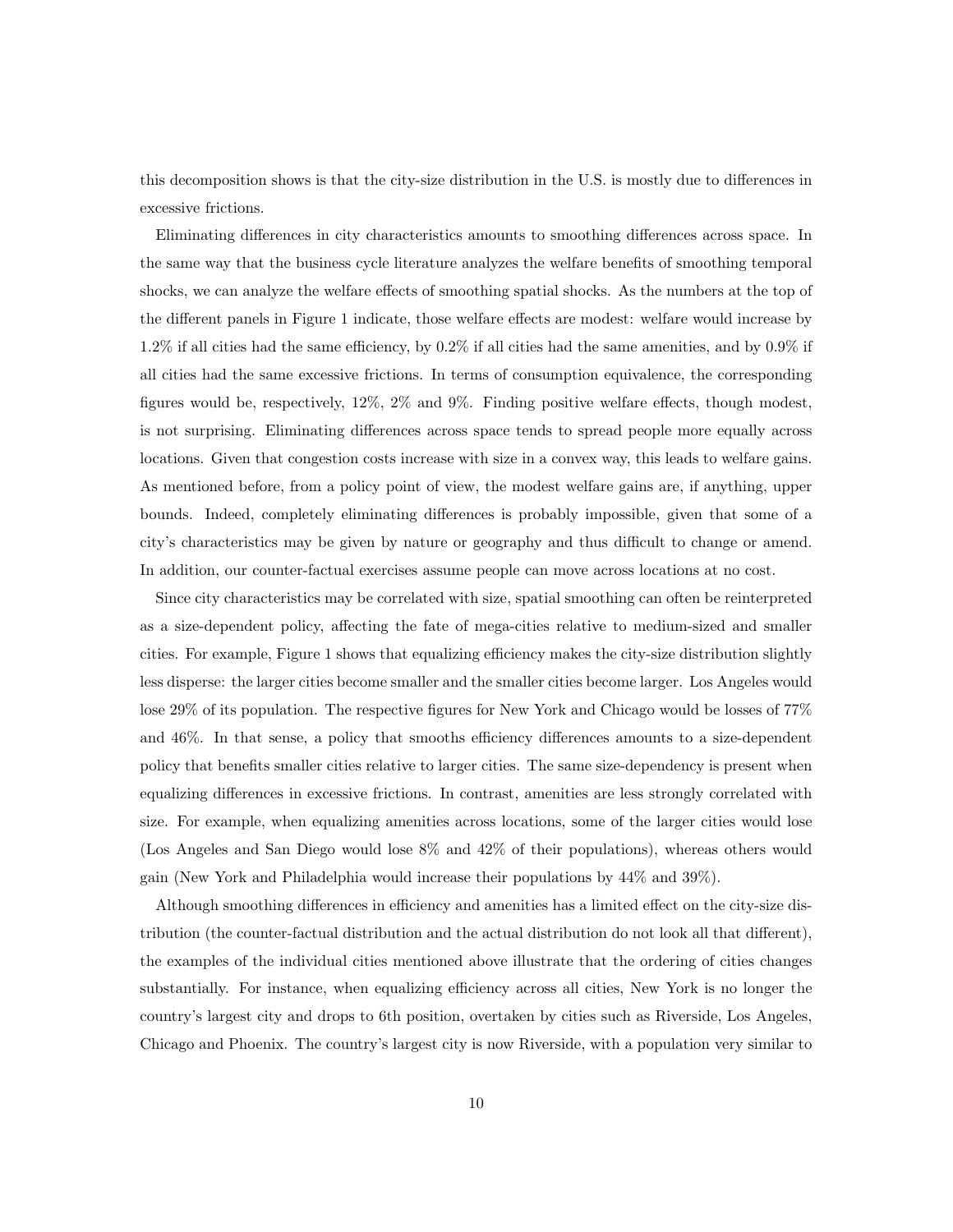New York's actual population. This reordering of cities implies that behind the veil of an apparently stable city-size distribution, there would be substantial reallocation of population. When calculating reallocation following the methodology of Davis and Haltiwanger (1992) by adding the number of new workers in expanding cities as a proportion of total population, we find a reallocation of 37% when we eliminate differences in efficiency. The corresponding figures when eliminating differences in amenities and excessive frictions are, respectively, 20% and 44%. (These reallocation numbers are given at the top of each panel in all figures.)

Once again it is important to recall that the welfare differences from smoothing are computed under the assumption of free mobility. If one were to take into account the costs of moving and the magnitude of reallocation, it is likely that any modest positive welfare gain from smoothing would vanish and become negative. Indeed, many cities would undergo large shocks, giving people an incentive to move, even when incurring moving costs. This could easily turn the small welfare gains into large welfare losses. From that point of view, regional policies aimed at reducing spatial differences may very well be counterproductive: they would force many people to move, with possibly important welfare costs.

#### 4. COMPARING WITH CHINA AND MEXICO

#### 4.1. China

#### Reducing spatial dispersion to the level of the U.S.

In the United States we found that even if we were to be able to eliminate all spatial differences in efficiency (or any other determinant of city sizes), the gains in terms of well being would be limited. We now turn our attention to China, a country that has been rapidly urbanizing over the last couple of decades. As is well known, China is characterized by much larger spatial differences than the United States. For example, the productivity of the city at the 80th percentile in China is 71% higher than the city at the 20th percentile. The corresponding figure for the U.S. is a much lower 32%. As China grows further and develops, it is likely that these spatial differences will tend to converge to the ones observed in more mature economies such as the United States. For policy makers who need to make long-term decisions about, for instance, how much and where to invest in infrastructure, it is essential to understand how China's future growth will affect the spatial distribution of its people and its economy. Therefore, rather than analyzing what would happen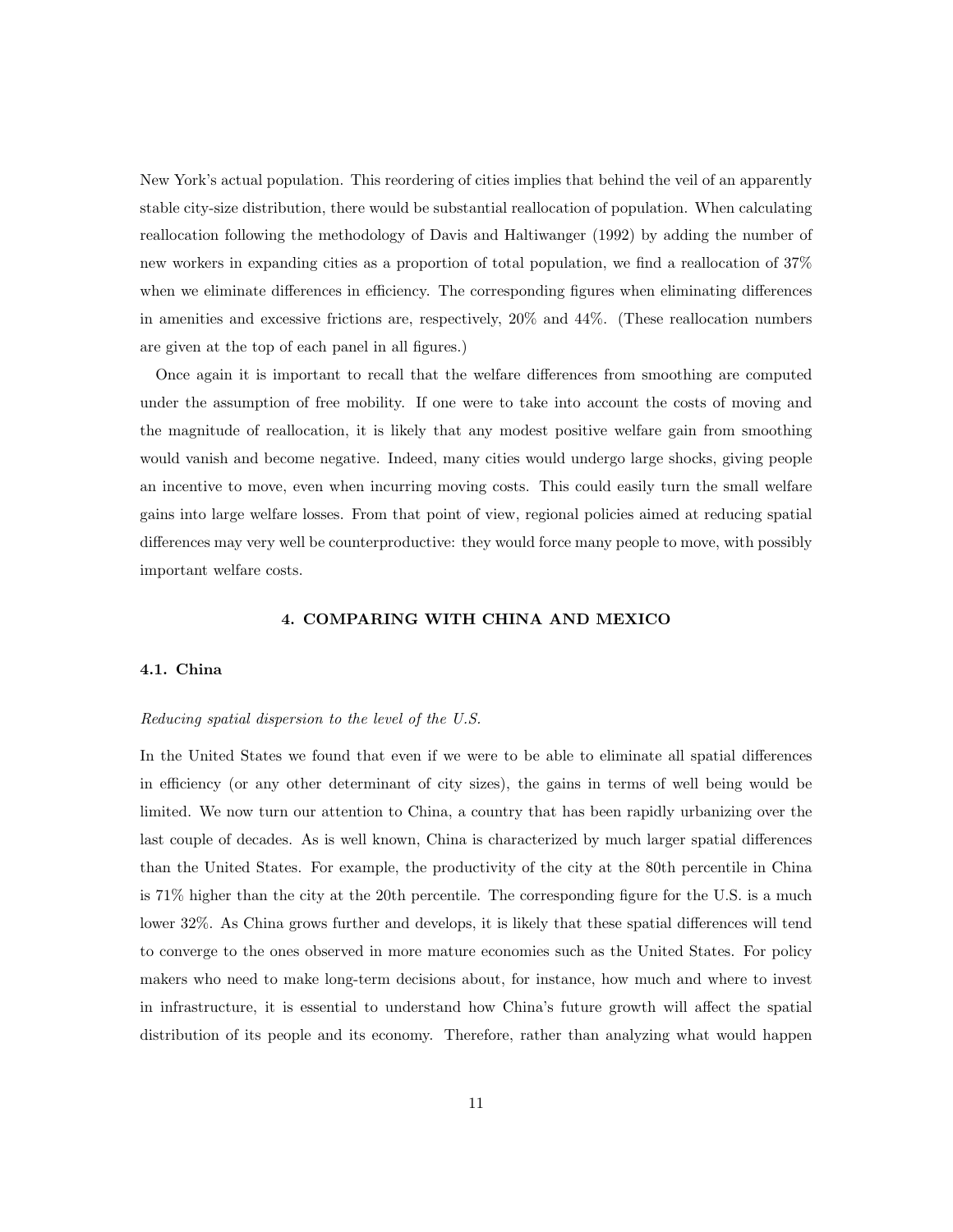in China if we completely smoothed out spatial differences, it may be more relevant from a policy point of view to ask ourselves how the Chinese city-size distribution would change if it had the same dispersion in the different city characteristics as the United States.



Figure 2: Counter-factuals Changing Dispersion in Characteristics to U.S. Levels (China)

Figure 2 shows the results. To be precise, in the top-right panel, we lower the dispersion in efficiency across Chinese cities to the level of the U.S., without changing the population-weighted average efficiency. In the bottom panels we follow an analogous procedure for amenities and excessive frictions. The welfare effects from reducing spatial differences are huge. If the dispersion in efficiency across Chinese cities were the same as that in the U.S., welfare would increase by 17.7%, and similarly, if the dispersion in amenities would drop to the level of the U.S., welfare would increase by 22.6%.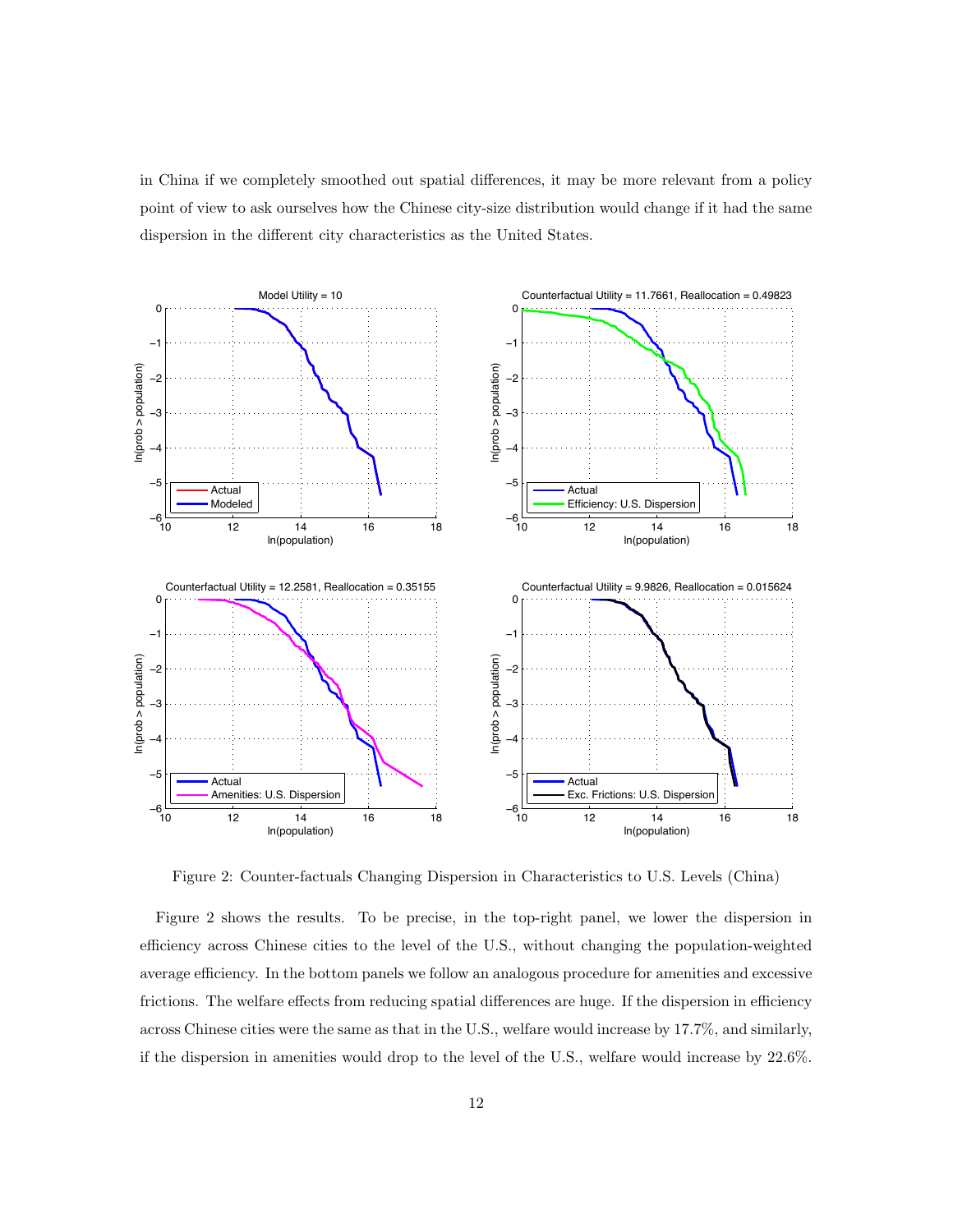In terms of consumption equivalence, the respective numbers would be an order of magnitude larger. In contrast to the U.S., these figures suggest that reducing spatial differences could have enormously positive effects on China's well being. This is all the more striking given that in the case of the U.S. we *completely* eliminated spatial differences, whereas in the case of China we *only* reduced spatial differences to the level observed in the U.S. If we had completely smoothed out spatial differences in China, as we did in our counter-factual exercise for the U.S., the welfare effects would be even larger. In the case of efficiency, for example, welfare in China would increase by an astounding 55%, compared to a meager 1.2% in the U.S.

In terms of how reducing spatial differences in efficiency to the level of the U.S. affects China's largest cities, we find that Beijing would lose 87% of its population, and Shanghai a similar 88%. Most of its other large cities would also lose people, with the exception of Chongqing, whose population would grow 46%. Does this imply that the future will bring a demise of China's mega-cities as technology becomes more equally spread across the country? Not necessarily. In fact, Figure 2 seems to indicate the contrary: reducing differences in efficiency would make the city-size distribution more dispersed, implying that China's largest cities would become larger and China's smallest cities would become smaller. Hence, in contrast to the U.S., where smoothing efficiency made cities more equal in size, in China the opposite happens. This unexpected result illustrates the need to analyze policies in a model of a system of cities with multiple determinants of city sizes. Not doing so could lead to unintended consequences: a policy aimed at reducing dispersion across cities might actually increase it.

Given the huge decline in Beijing and Shanghai, it seems counter-intuitive that dispersion in city sizes increases. What happens is that some of the medium-sized cities with high amenities and low efficiency now become the new mega-cities, and they end up being larger than presentday Beijing and Shanghai. The country's three largest cities become Liuan in Anhui province (predicted population 16 million), Chongqing (predicted population 15 million) and Bazhong in Sichuan province (predicted population 13 million). With the exception of Chongqing, which today already qualifies as a mega-city, these are currently medium-large cities with populations between one and two million. But because they have above average amenities and below average productivities, improving their efficiency transforms them into huge cities.

Reducing the spatial differences in amenities to the level of the U.S. also leads to greater dispersion in China's city-size distribution. This is the result of many of the larger cities in China having poor amenities. One probable reason for this are formal and informal migratory restrictions in the past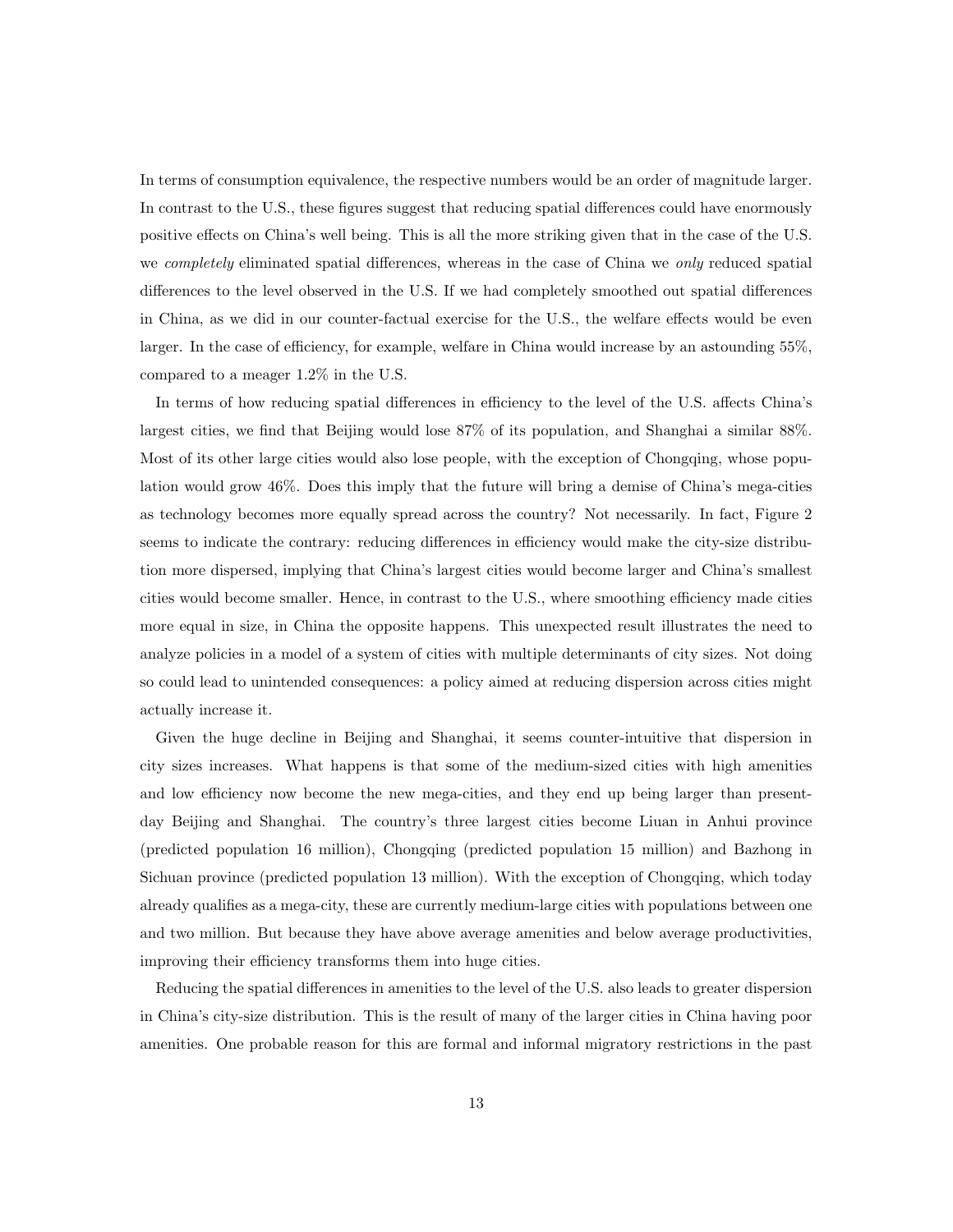and present. Indeed, if large cities are kept artificially small through mobility restrictions, this will show up as low amenities in our model. Take the case of a highly efficient city with a predicted city size larger than observed in reality. In that case, some other force in our model must keep it from reaching that larger size. That counteracting force will be worse amenities. As a result, many of the highly efficient eastern coastal cities have low amenities. Giving them better amenities would make them grow tremendously. This is the case, for example, of several of the cities of Guangdong province, which constituted some of the first special economic zones under Deng Xiaoping's Open Door Policy. Shenzhen would grow to a population of 27 million, and Guangzhou would increase its population by 64%. This finding is in line with Au and Henderson (2006), who argue that China's mega-cities are too small. As is well known, migratory restrictions are not applied always and everywhere in China. The World Development Report 2009 gives the example of the cities of Chongqing and Chengdu, which are pursuing "an unabashedly urbanization-based growth strategy" (p.#221). If those cities are benefiting from government policies promoting rural-urban migration, then this should be reflected in our model as high amenities. Consistent with this, reducing the dispersion in amenities across cities would make Chongqing lose 83% of its population and Chengdu a more modest but still high 46%.

Although mobility restrictions often stem from government policy through the so-called hukou system, not all such restrictions are policy-based. Cities take time to grow, housing needs to be constructed, and other urban infrastructure needs to be built. This "time to build" implies that Chinese cities can only gradually converge to their steady-state population level. The city of Shenzhen is telling in this context: while the model predicts that it may be too small, it is unclear which part is due to policy restrictions and which part is due to the "time to build" constraint. Given that it has been China's fastest growing city since 1979 (WDR 2009), it might very well not have been able to grow much faster, even if people had been completely free to move. Other urban problems that afflict many mega-cities, but more so in China than in the U.S., include severe air pollution. Again, in our model such pollution will show up as a negative amenity, making cities such as Beijing less desirable places to reside. In that sense, the low amenities of the larger Chinese cities might also be due to environmental problems.

Overall we find that lowering the spatial dispersion of amenities or efficiency would lead to larger cities and huge welfare gains. Greater mobility would surely contribute to narrowing the dispersion in amenities, allowing the larger cities to grow further. Differences in efficiency are also bound to become smaller over time, as technology and efficient management practices diffuse spatially.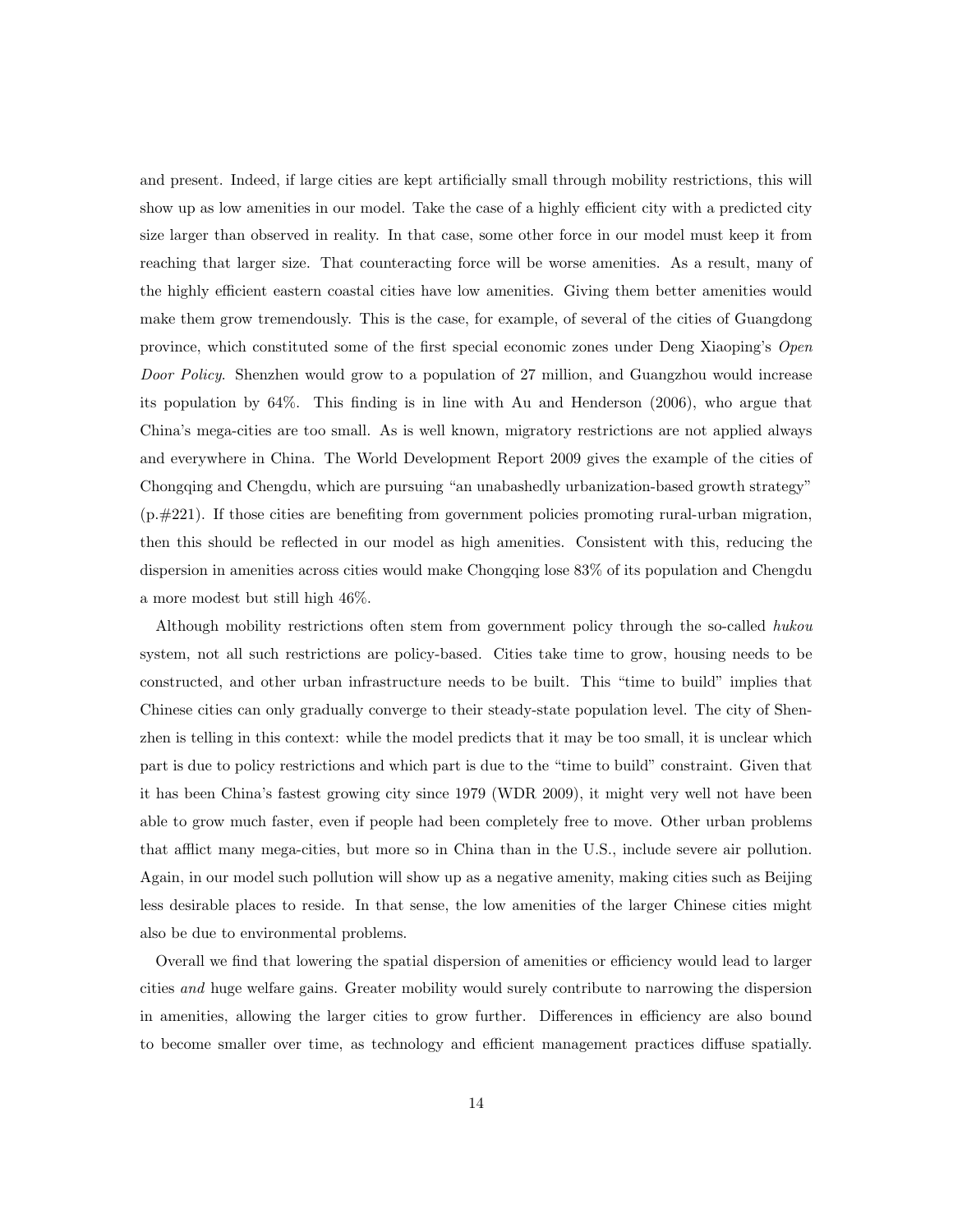Therefore, as China further develops and matures, it is likely to see larger and more mega-cities.

#### Urban policies

While the previous section focused on the likely spatial evolution of the Chinese economy as it further matures, we now analyze the effects of specific urban policies. One common policy is to improve conditions in lagging locations. Another common policy is to favor growth in cities of certain sizes. In the former case cities get selected on their low productivity, their bad amenities, or their poor governance. An example would be the European Union's structural funds which subsidize local infrastructure and human capital formation in regions with an income per capita below a certain threshold. Another example are the attempts of China to spread development from the highly productive coastal cities to the less productive inland. In the latter case cities get selected on their size. For example, China's urbanization policy in the 1980s and 1990s was based on "controlling the big cities, moderating development of medium-sized cities, encouraging growth of small cities", although in more recent years this policy has gradually been phased out (Kamal-Chaoui et al., 2009).

| Urban Policies                        | <b>Welfare Differences</b> |           |           |
|---------------------------------------|----------------------------|-----------|-----------|
|                                       | Efficiency                 | Amenities | Frictions |
| Improve in Worst Cities by $20\%$     | $4.9\%$                    | 13.7%     | $0.2\%$   |
| Improve in Smallest Cities by 20%     | $2.0\%$                    | $4.5\%$   | $0.1\%$   |
| Improve in Medium-Large Cities by 20% | $5.2\%$                    | 8.9%      | $0.1\%$   |
| Improve In Largest Cities by $20\%$   | 12.1%                      | 22.0%     | $0.4\%$   |

Table 2. Urban Policies in China

In what follows we analyze the effect of the two types of policies mentioned above, those that benefit lagging cities and those that benefit cities of different sizes. Table 2 reports the results. The first line estimates the effect of a policy that improves conditions in backward cities. If we increase efficiency by 20% in the bottom quartile of cities ranked by efficiency, the model predicts an increase in welfare of 4.9%. Corresponding policies that increase amenities and lower excessive frictions have a positive welfare effect of, respectively, 13.7% and 0.2%. The next lines report the effects of size-based policies that improve conditions in the smallest cities (bottom quartile), the medium-large cities (second quartile) and the the largest cities (top quartile). Two results stand out. First, targeting the worst cities is more effective than targeting the smallest cities. For example,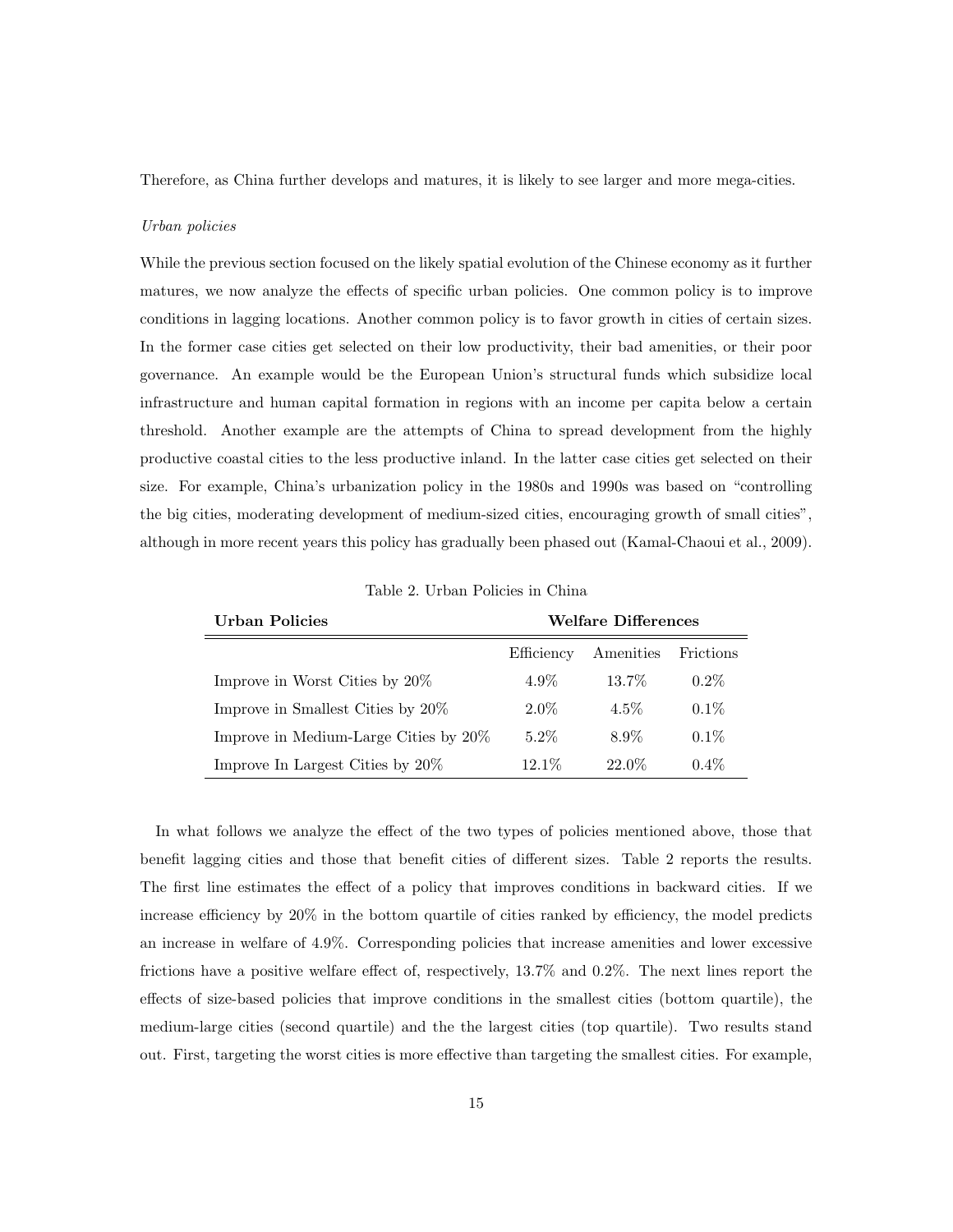improving amenities by 20% in the smallest cities increases welfare by 4.5%, compared to a much higher 13.7% if the policy focuses on the cities with worst amenities. Second, when comparing the different size-based policies, the welfare effects are greater, the larger the cities that are targeted. This is of course not surprising: improving efficiency (or any of the other characteristics) in the largest cities benefits many more people than the same policy applied to the smallest cities. For example, when increasing efficiency by 20% in the largest cities, with populations above 1.4 million, welfare goes up by 12.1%, compared to a much smaller 2.0% when applying the same policy to the smallest cities, with populations below 0.5 million.

From the point of view of expected benefits, this suggests that policy markers should concentrate their efforts on the country's largest cities. But there is of course also a cost of implementing these policies, and this cost may very well differ by city. It is therefore only if the cost is constant across cities that we can conclusively say that targeting the largest cities is better. For example, if we had two isolated cities, and we had to choose which one to connect by highway to the rest of the country, we would prefer to connect the largest one of the two. But many other policies are likely to have a cost that is increasing in the number of people. For example, building urban infrastructure or improving local schools will be more costly the greater a city's population. Enhancing efficiency in the largest cities will therefore require more resources than doing so in the smallest cities.

| Urban Policies                        | <b>Welfare Differences</b> |           |           |
|---------------------------------------|----------------------------|-----------|-----------|
|                                       | Efficiency                 | Amenities | Frictions |
| Improve in Worst Cities by 20%        | $2.7\%$                    | $8.2\%$   | $0.0\%$   |
| Improve in Smallest Cities by 20%     | $0.8\%$                    | $2.2\%$   | $0.0\%$   |
| Improve in Medium-Large Cities by 20% | $1.9\%$                    | $1.3\%$   | $0.0\%$   |
| Improve In Largest Cities by $20\%$   | $0.0\%$                    | $2.0\%$   | $0.1\%$   |

Table 3. Urban Policies in China for Constant Population-Weighted Characteristics

To remove the effect that certain policies benefit more people than others (and are therefore likely to be more costly to implement than others), Table 3 analyzes the same urban policies as before, but now keeps the ex-ante population-weighted characteristics constant. In other words, we leave ex-ante aggregate efficiency unchanged, but change the distribution of efficiency across cities, benefiting some cities at the cost of others.<sup>3</sup> We apply the same methodology for amenities and

<sup>3</sup>Of course, given that people will move as a result of the policy, the ex-post aggregate efficiency may be different.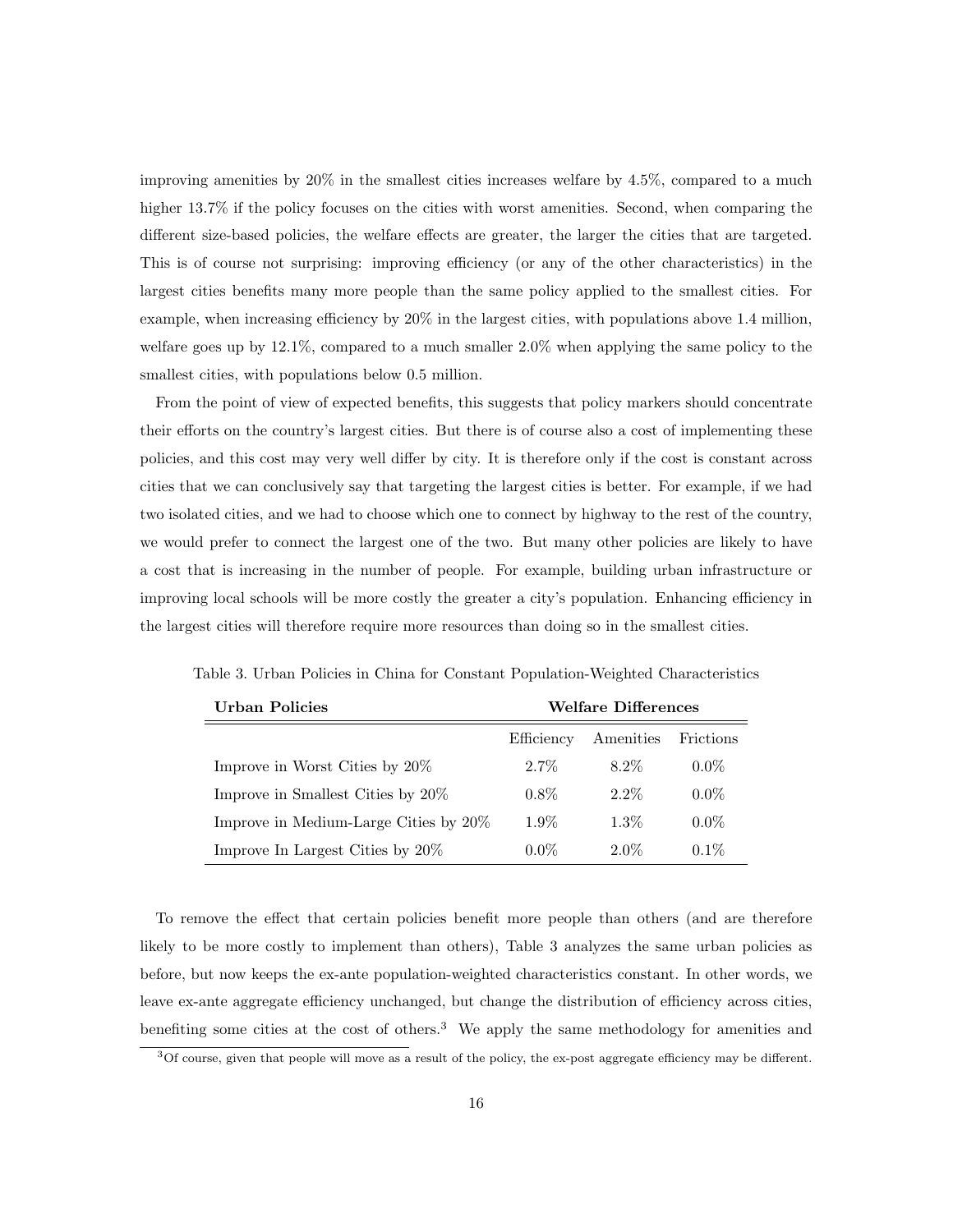excessive frictions. As can be seen, policies that target cities on their characteristics, rather than on their size, seem to be much more effective. Implementing such a policy requires a methodology to rank cities on the basis of their different characteristics. Our model provides a framework to do so. Note furthermore that within the class of size-based policies there is no clear picture of which size should be targeted. For example, in the case of amenities, focusing on the smallest cities is more effective, whereas in the case of efficiency, improving conditions in medium-sized cities has a greater impact. Which type of city benefits the most depends on the distribution of the different characteristics across cities of different sizes.



Figure 3: Counter-factuals Different Urban Policies (China)

Beyond their effect on welfare, these policies of course also affect the city size distributions. Figure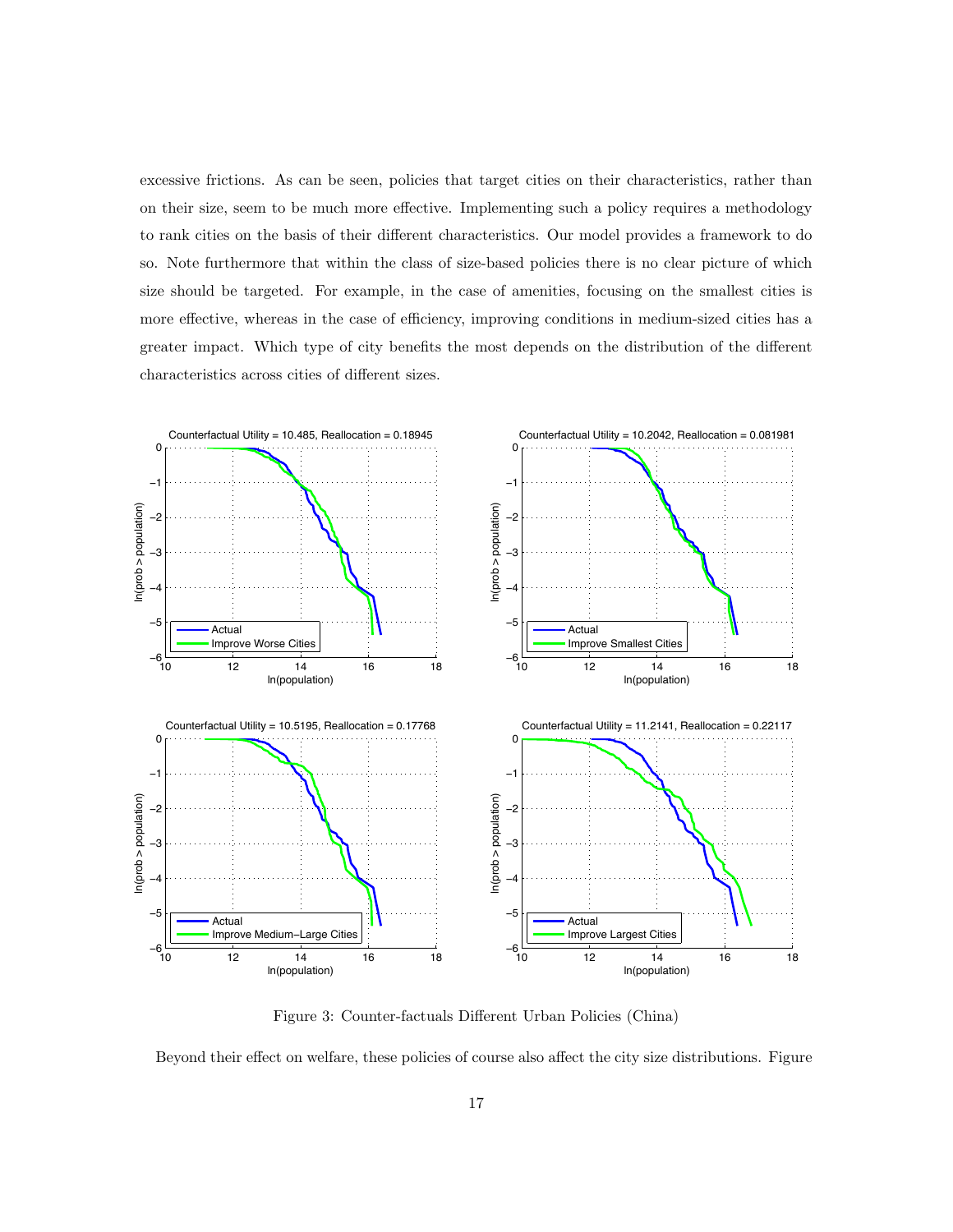3 shows the counterfactual city size distributions when improving efficiency. These correspond to the urban policies reported in Table 2. All policies, except for the one that targets the biggest cities, tend to make the largest cities somewhat smaller. For example, when increasing efficiency by 20% in the bottom quartile of least efficient cities (top-right panel), the country's largest city continues to be Shanghai, but its population is now 21% lower. The other two largest cities, Beijing and Chongqing, would also lose, respectively, 22% and 6% of their population.

#### 4.2. Mexico

#### Reducing spatial dispersion to the level of the U.S.

After analyzing the U.S. and China, we now look at a large Latin American economy, Mexico. We start by asking the same question as with China: how would Mexico's city-size distribution look like if it had the same dispersion in the different city characteristics as the United States. Figure 4 shows the results. Compared to China, the welfare effects are significantly smaller. If the dispersion in efficiency across Mexican cities were the same as in the U.S., welfare would increase by a mere 0.1%, compared to 17.7% in China. In the case of amenities, the effect would be a substantially larger 0.8%, but still much smaller than the 22.6% in the case of China.

The main reason for the smaller effect is that overall Mexico looks more like the U.S. than China, especially in the case of efficiency. The relative productivity of the city at the 80th percentile in Mexico is 43% higher than the city at the 20th percentile. The corresponding figures for China and the U.S. are, respectively, 71% and 32%. This suggests that the diffusion of technology has been greater in Mexico, reducing spatial differences. In the case of amenities, the smaller welfare effects suggest that Mexico suffers less from mobility restrictions than China. The finding that Mexico's spatial structure is closer to the U.S. than to China is further reinforced when we compare the effects of completely smoothing out spatial differences in the different city characteristics. In the case of efficiency, for example, this would lead to a welfare increase of 0.7% in Mexico. The corresponding figures in the U.S. and China are, respectively, 1.2% and 55%.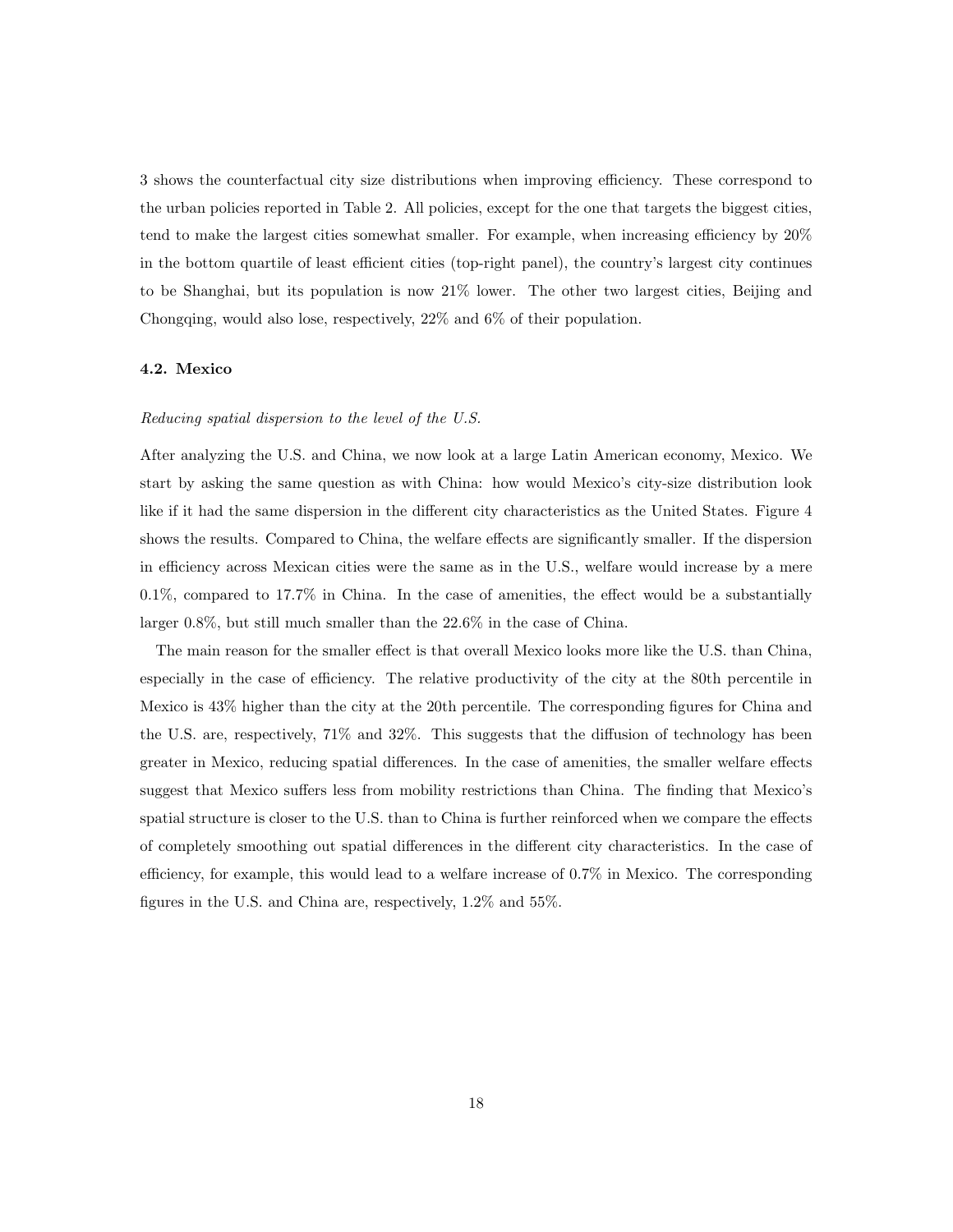

Figure 4: Counter-factuals Changing Dispersion in Characteristics to U.S. Levels (Mexico)

Another relevant question is how reducing spatial differences affects mega-cities relative to mediumsized and smaller cities. In the case of efficiency, we found that reducing differences to the level of the U.S. made the city-size distribution in China more disperse. In Mexico this is not the case: the country's mega-city, Mexico City, loses 17% of its population, dropping from 19.2 million to 16.0 million. This is similar to the U.S., where spatial smoothing also reduced the size of the country's largest city, New York. However, in contrast to the U.S., in Mexico no other city takes the place of Mexico City. Instead, some of the country's intermediate-sized cities now become substantially larger, without reaching the dimensions of Mexico City. This is the case of, for example, Leon, with a population that increases from 1.4 to 2.3 million. Other cases of medium-sized cities gaining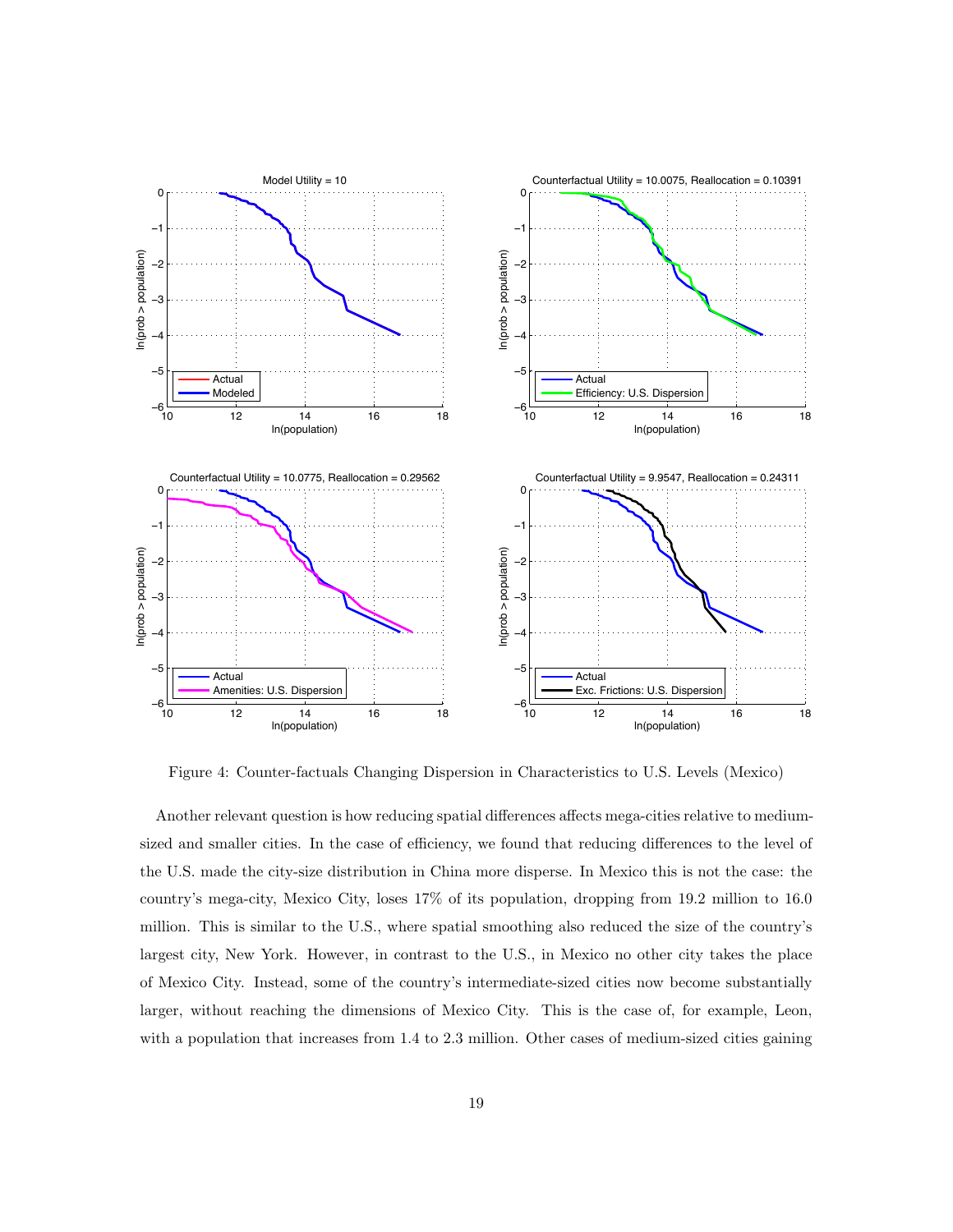population include Puebla (16.5%), Aguascalientes (34.2%) and Acapulco (115.6%). The latter example can be easily understood: Acapulco has one of the country's highest amenities, so that once it improves its efficiency, it grows tremendously.

When reducing the dispersion in amenities across cities, the effect is quite different. In that case, many of the larger cities lose population, such as Guadalajara (-56%), but not Mexico City, which grows from 19.2 million to 27.4 million, and Tijuana, which increases its residents from 1.5 million to 6.3 million. This reflects those latter cities having bad amenities. Once again, it is important to understand that what we call amenities should be interpreted in a broad sense. For example, any feature that holds back city growth but that does not distort the labor supply, shows up as a bad amenity. For example, if pollution and a complex geography puts the brakes on the growth of Mexico City, this will be reflected as a negative amenity.

#### Urban policies

As in the case of China, we now analyze the effect of two types of policies — those that benefit lagging cities and those that benefit cities of different sizes. Table 4 shows the results for Mexico. If we improve efficiency by 20% in the bottom quartile of least efficient cities, the model predicts welfare in Mexico will increase by 0.4%. Analogous policies that improve amenities would have a positive welfare effect of 0.7%, whereas policies that lower excessive frictions would have no noticeable effect. As for the scale-dependent policies, improving conditions in the smallest cities by 20% would have very small effects, in no case improving welfare by more than 0.1%. Doing the same in larger cities has, as expected, a greater effect. One important difference with China is that the welfare effects of any of these policies are much smaller.

Once again, the finding that targeting the largest cities has a greater impact is not surprising. As in the case of China, if we were to control for the fact that improving conditions in larger cities benefits more people, then we would find that the best policy is the one that targets the most lagging cities. Table 5 reports those results. As can be seen, improving efficiency in the most backward cities improves welfare by 0.2%, compared to 0.1% or less when targeting cities of different sizes.

#### Mexico's changing city-size distribution

Until now we have compared urban systems across countries, but obviously our methodology can easily be applied to compare urban systems across time. When reducing spatial efficiency differences to those observed in the U.S., welfare gains in Mexico rise from 0.2% in 1989 to 0.6% in 1994, and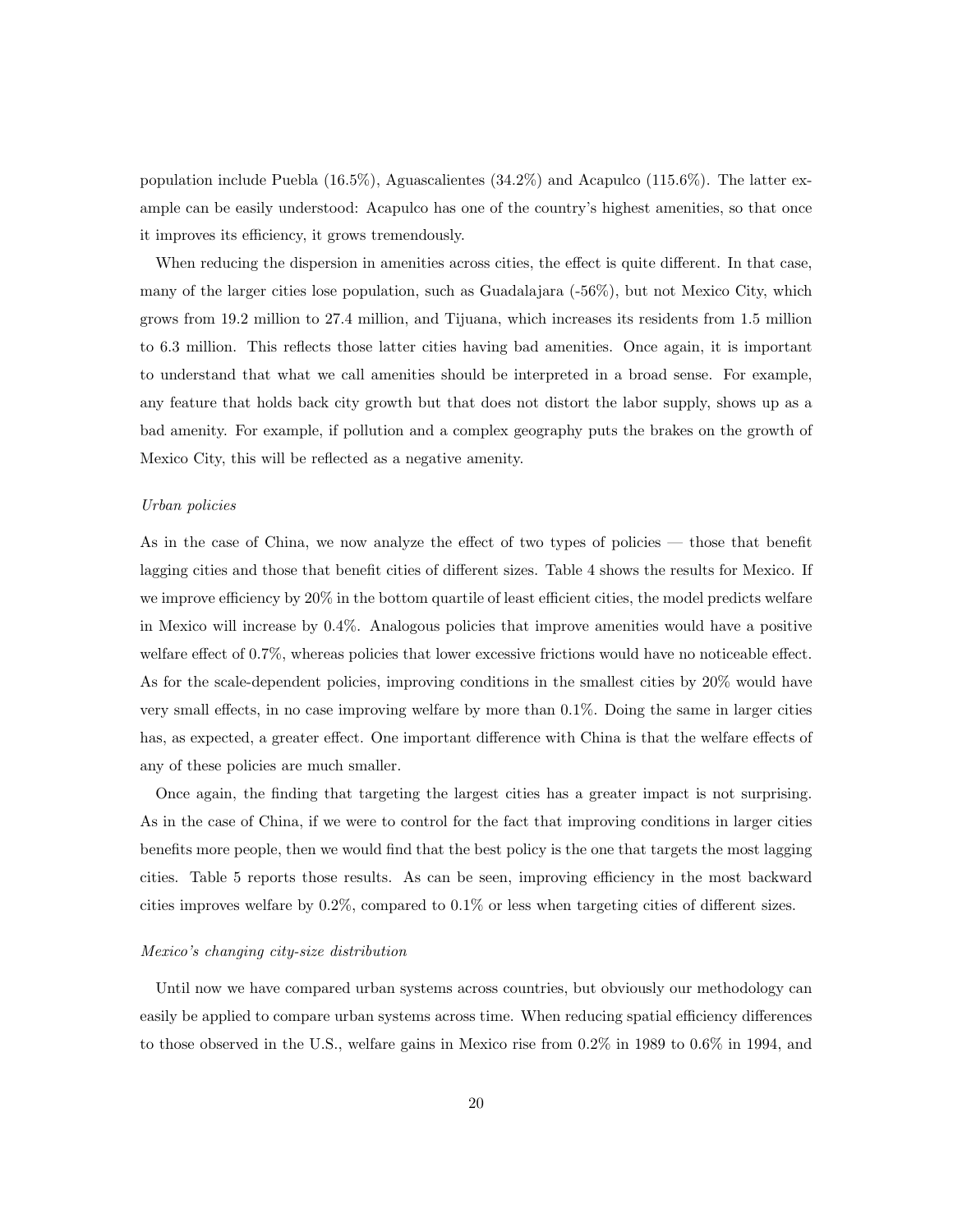Table 4. Urban Policies in Mexico

| Urban Policies                        | <b>Welfare Differences</b> |           |           |
|---------------------------------------|----------------------------|-----------|-----------|
|                                       | Efficiency                 | Amenities | Frictions |
| Improve in Worst Cities by $20\%$     | $0.4\%$                    | $0.7\%$   | $0.0\%$   |
| Improve in Smallest Cities by 20%     | $0.1\%$                    | $0.1\%$   | $0.0\%$   |
| Improve in Medium-Large Cities by 20% | $0.5\%$                    | $0.3\%$   | $0.1\%$   |
| Improve in Largest Cities by 20%      | $2.1\%$                    | $1.1\%$   | $0.5\%$   |

Table 5. Urban Policies in Mexico for Constant Population-Weighted Characteristics

| Urban Policies                        | <b>Welfare Differences</b> |           |           |
|---------------------------------------|----------------------------|-----------|-----------|
|                                       | Efficiency                 | Amenities | Frictions |
| Improve in Worst Cities by $20\%$     | $0.2\%$                    | $0.1\%$   | $0.0\%$   |
| Improve in Smallest Cities by 20%     | $0.0\%$                    | $0.0\%$   | $0.0\%$   |
| Improve in Medium-Large Cities by 20% | $0.1\%$                    | $0.1\%$   | $0.0\%$   |
| Improve in Largest Cities by 20%      | $0.1\%$                    | $0.1\%$   | $0.2\%$   |

then drop again, to  $0.3\%$  in 2000 and to  $0.0\%$  in 2005.<sup>4</sup>

We now interpret this finding in light of the severe economic crisis that hit Mexico in 1994, which had profound effects on efficiency (Meza and Quintin, 2007). As argued before, equalizing efficiency across locations tends to help intermediate-sized cities at the expense of larger cities. We would therefore expect the positive effect on welfare to be larger, the greater the dispersion in efficiency. If so, the temporal pattern suggests that the dispersion in efficiency must have gone up during the economic crisis. This is equivalent to saying that the larger cities are likely to have been less hard hit than the smaller cities. These intuitions are borne out by the data. The standard deviation of the log of efficiency increased from 0.27 in 1989 to 0.32 in 1994 and then started to decline to 0.23 in 2000 and 0.16 in 2005. Furthermore, when comparing the correlation between changes in efficiency over time and city size in Mexico, they are always negative, with the exception of 1989-1994 when the correlation was positive, indicating that larger cities suffered less than smaller cities. This is

<sup>4</sup>The numbers for 2005 are slightly different than the ones in Figure 3. Because we want to use a constant sample of cities across all years, the number of cities analyzed here is a bit lower.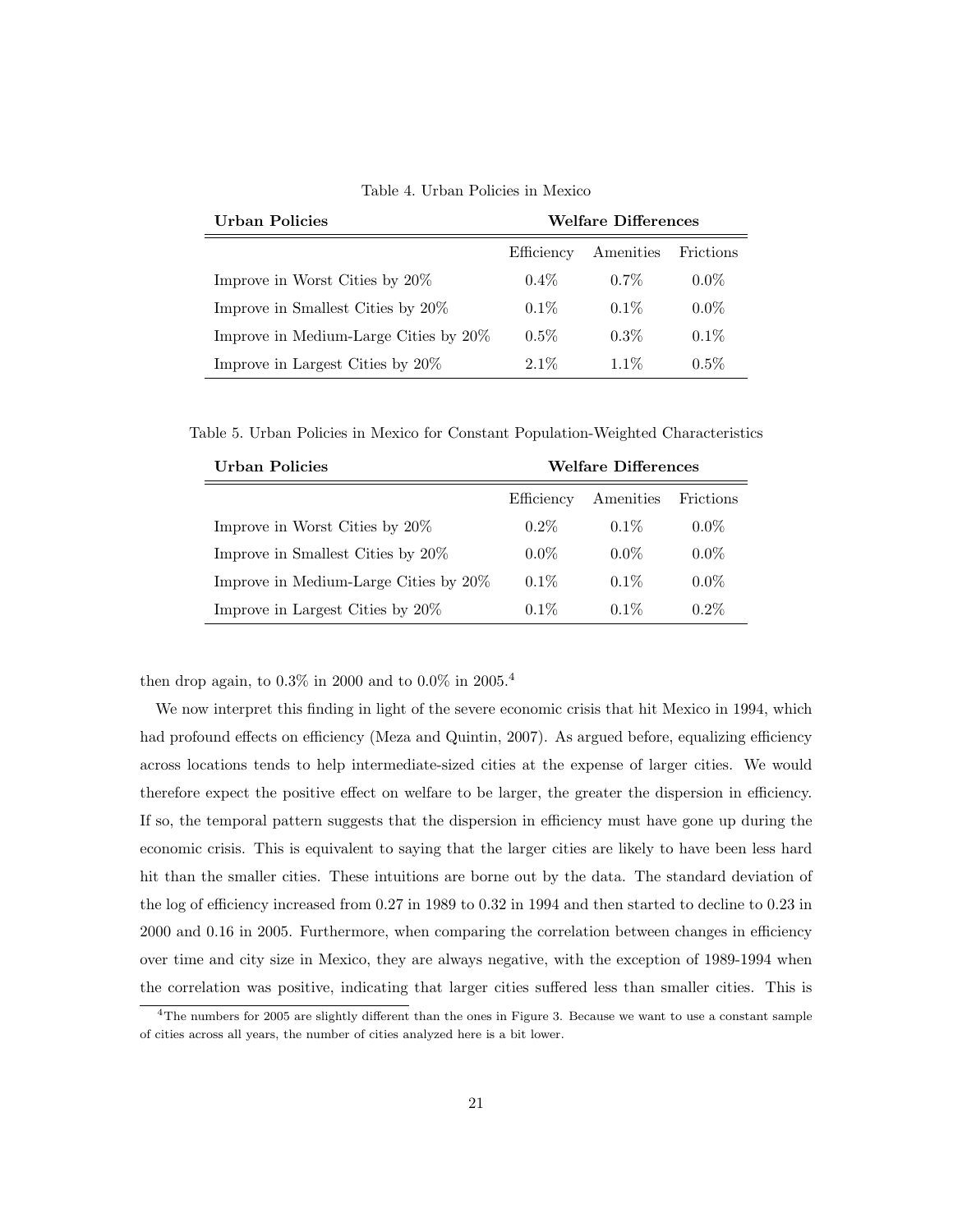reflected by the counter-factual predictions for Mexico City. We already know that reducing spatial differences in efficiency to the level of the U.S. will have a negative effect on the country's capital, but the effect is much larger in 1994. While the predicted change in Mexico City's population in 1989 and 2005 is, respectively, -11% and 4%, in the crisis year 1994 the predicted change is a much larger -53%.

In addition to analyzing the spatial impact of the crisis, our results also shed light on the long-run spatial development of Mexico's urban system. The drop in the dispersion of efficiency suggests a tendency toward the spatial convergence of efficiency over time. In fact, by 2005 the spatial dispersion of efficiency in Mexico had converged to that of the U.S. Another long-term trend we observe is the worsening in Mexico City's amenities. If the country's capital had the country's average level of amenities, it would have lost 41.7% of its population in 1989. By 2005 the situation was completely reversed: with average amenities, the city would gain  $40.0\%$  in population.

#### 5. SOME POLICY CONCLUSIONS

We have applied a simple model of a system of cities to do policy analysis. Our focus has been on the United States and two large emerging economies, China and Mexico. Our findings allow us to state a number of relevant policy conclusions.

First, reducing spatial differences across cities does not necessarily imply larger cities becoming smaller. If efficiency were more equally spread across space, mega-cities would lose in Mexico, but gain in China. The finding that mega-cities may not always decline has to do with the multiple determinants of the city-size distribution and how those relate tho each other. In China many of the intermediate-sized cities have great amenities but low efficiency. Improving their efficiency gives them a huge boost, allowing them to become larger than China's current mega-cities. In other words, Shanghai and Beijing would lose population, but other cities would take their place and outpace them. In contrast, Mexico City would lose population, but remain the country's largest city.

Second, in a mature economy like the U.S., the welfare effects of completely smoothing out spatial differences are small. Since policy is unlikely to actually be able to completely eliminate differences across cities, these already small effects should be interpreted as upper bounds. If, in addition, one were to take into account the reallocation cost of people implied by policies that reduce spatial differences, these small positive welfare effects are bound to become negative. This suggests there is little room for policies that focus on lowering differences across U.S. cities.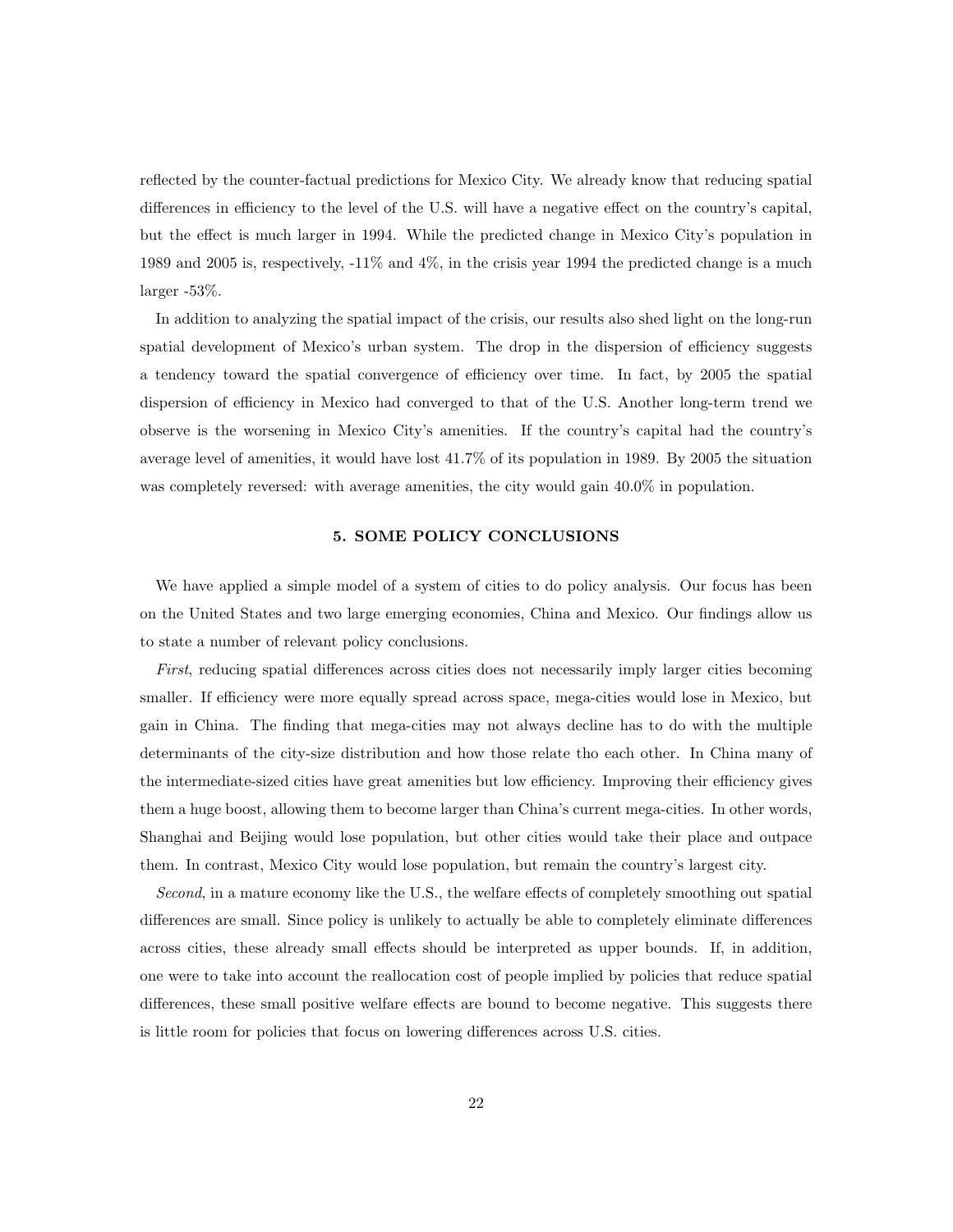Third, emerging economies are typically characterized by larger spatial differences than more developed economies. As China and Mexico continue to grow and develop, it is therefore likely that their spatial differences will converge to those observed in more mature economies such as the United States. Reducing spatial differences in efficiency to the level of the U.S. would improve welfare by 17.7% in China and by a much smaller 0.1% in Mexico. The huge welfare effects in China can be explained by the large spatial disparity in efficiency across its cities, a situation which is largely absent in Mexico. A similar policy that lowers spatial differences in amenities would increase welfare by 22.6% in China and by 0.8% in Mexico. The much larger effect in China is likely to be related to the existing mobility restrictions under the hukou system. Taken together, our findings suggest that China stands much to gain from the spatial reallocation of people and economic activity, as technologies diffuse across space and mobility restrictions are lifted. The effects in Mexico are substantially lower, probably reflecting the country having a longer history as a developing market economy and no formal mobility restrictions.

Fourth, urban policies often focus either on improving conditions in lagging locations or on favoring cities of particular sizes. Our results suggest that targeting lagging cities tends to be more effective, except when the cost of implementing such policies does not increase with city size. In that case, targeting the largest cities is better, because the benefits are shared by many more people. The often observed policy in developing countries of favoring smaller cities is in general unwarranted. In order to implement policies based on city characteristics other than size, there is a need for a methodology to rank cities on their different characteristics. Our model provides a framework to do so.

Fifth, country-wide shocks are likely to have important spatial effects. We analyze the impact of Mexico's 1994 crisis, and find that it increased the dispersion of efficiency across cities. This implies that the country's largest cities, such as Mexico City, were spared relative to the country's smaller cities. It suggests that large cities are better able to absorb country-wide shocks than small cities.

Sixth, from a methodological point of view, we believe there is much to be learned from a quantitative analysis of urban systems. Analyzing policy interventions for just one city, without taking into account its effects on other cities, is likely to be misleading. Given that the data requirements to implement this framework are limited, our hope is that this framework will provide a useful tool for policy makers in different countries.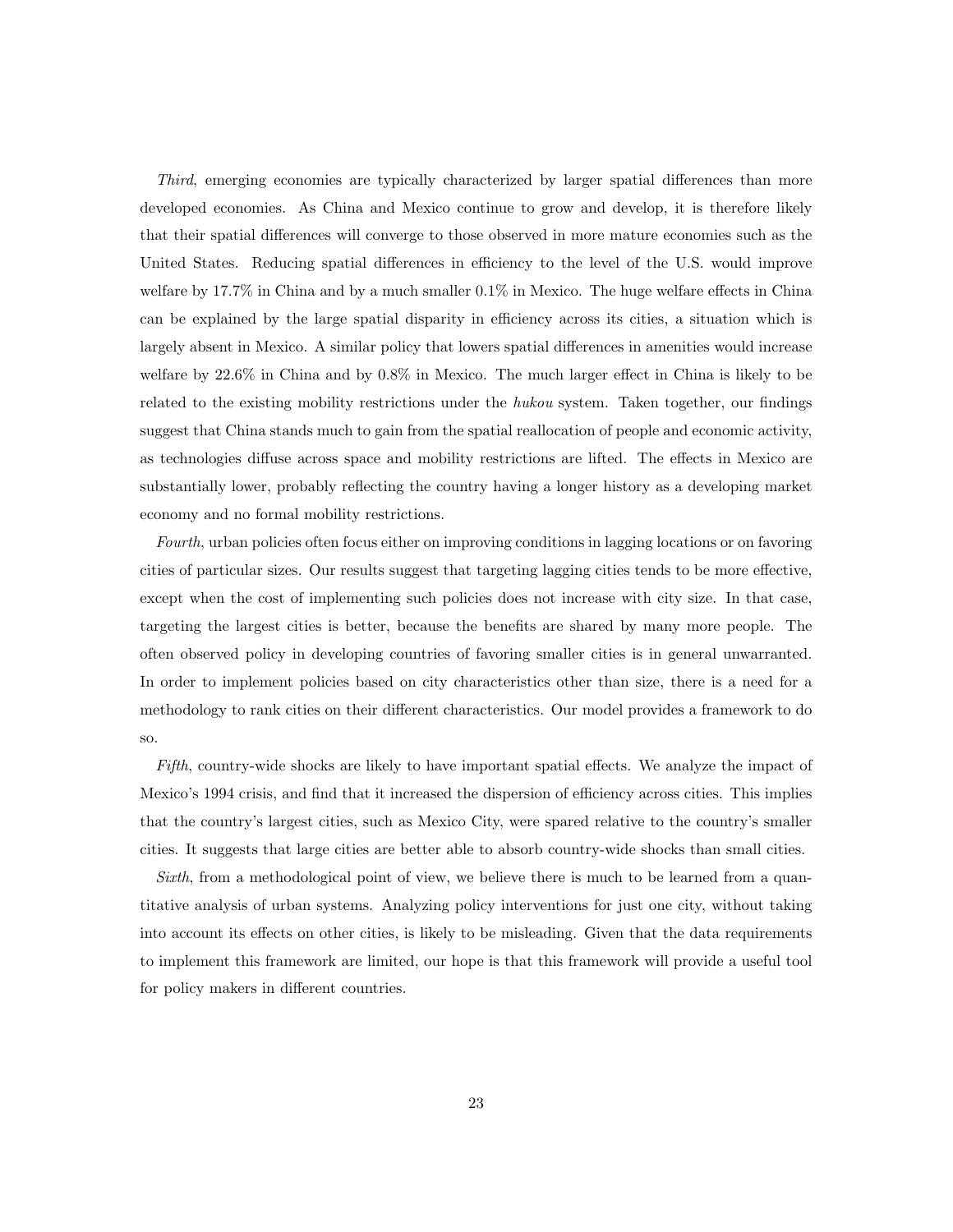#### **REFERENCES**

- [1] Au, C.-C. and Henderson, J.V., 2006. "Are Chinese Cities Too Small?," Review of Economic Studies, 73, 549-576.
- [2] Bai, C.-E., Hsieh, C.-T. and Qian, Y., 2006. "The Return to Capital in China," Brookings Papers on Economic Activity, 37, 61-102.
- [3] Davis, S.J. and Haltiwanger, J., 1992. "Gross Job Creation, Gross Job Destruction, and Employment Reallocation," Quarterly Journal of Economics, 107, 819-63.
- [4] Desmet, K. and Rossi-Hansberg, E., 2012. "Urban Accounting and Welfare," American Economic Review, forthcoming.
- [5] Glaeser, E.L. and Gottlieb, J.D., 2008. "The Economics of Place-Making Policies," Brookings Papers on Economic Activity, 39(Spring), 155-253.
- [6] Kamal-Chaoui, L., Leman, E. and Rufei, Z., 2009. "Urban Trends and Policy in China", OECD Regional Development Working Papers, 2009/1.
- [7] Kehoe, T. and Ruhl, J.R., 2010. "Why Have Economic Reforms in Mexico Not Generated Growth?," Journal of Economic Literature, 48, 1005-27.
- [8] McGrattan, E. and Prescott, E., 2009. "Unmeasured Investment and the Puzzling U.S. Boom in the 1990s," Research Department Staff Report 369, Federal Reserve Bank of Minneapolis.
- [9] Meza, F. and Quintin, E., 2007. "Factor Utilization and the Real Impact of Financial Crises," B.E. Journal of Macroeconomics, 7 (Advances), Article 33.
- [10] UN-Habitat, 2010. The State of African Cities 2010: Governance, Inequality and Urban Land Markets.
- [11] Restuccia, D. and Rogerson, R., 2008. "Policy Distortions and Aggregate Productivity with Heterogeneous Plants," Review of Economic Dynamics, 11, 707-720.
- [12] World Development Report 2009: Reshaping Economic Geography, World Bank, Washington D.C.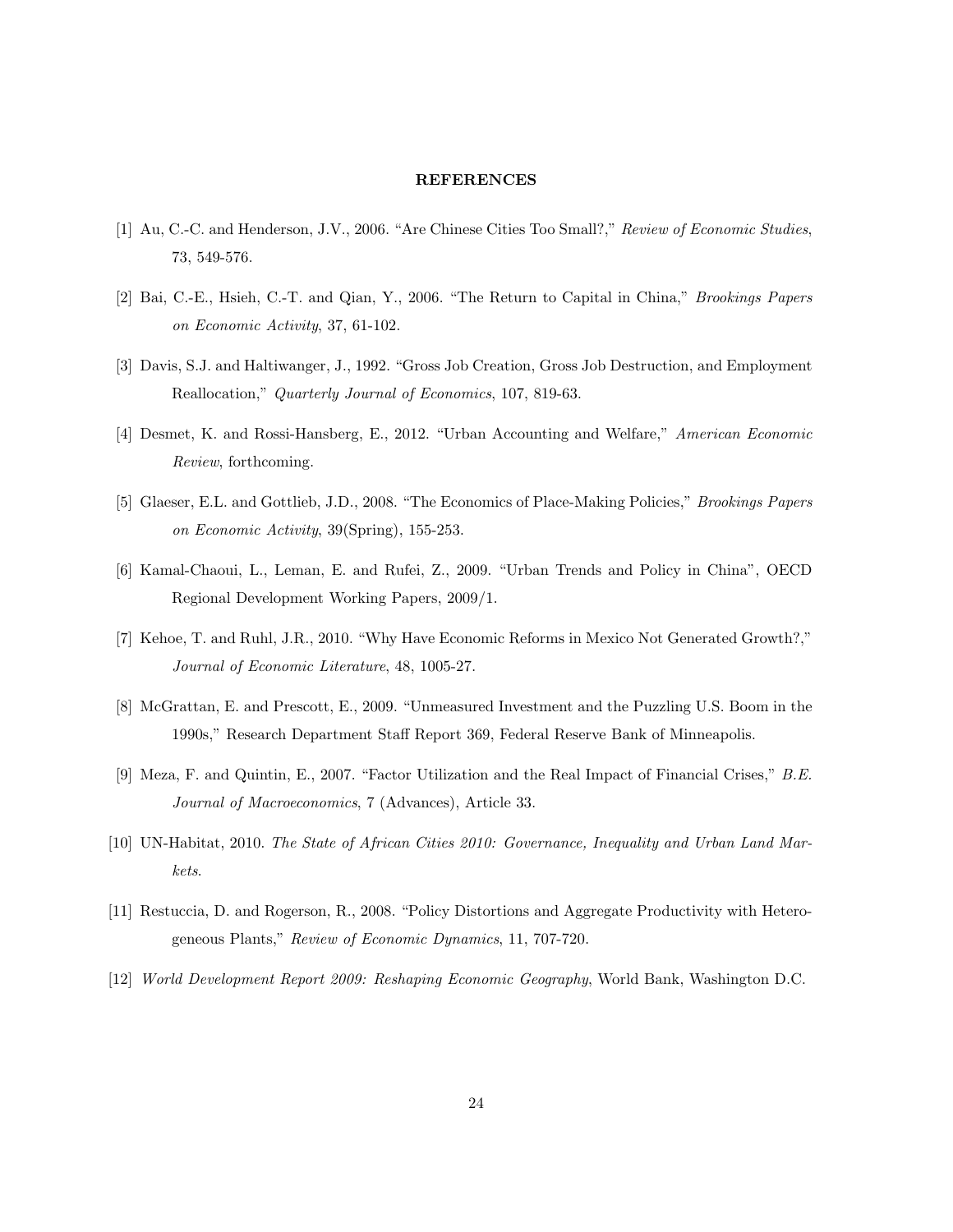#### A. TECHNICAL APPENDIX

#### A.1. Step-by-Step Guide

The purpose of this section is to explain step-by-step how to implement the model of Desmet and Rossi-Hansberg (2012) with the aim of evaluating urban systems. We will describe how to do this for a given time period  $t$ , but it can be repeated for several years, as we do below for Mexico, to compare urban systems over time. In what follows, given that the time period is fixed, we eliminate the subscript  $t$  from the notation. In order to simplify the exposition and make this as close to a practical guide as possible, we will not discuss or justify the technical details of the model we use or its general features. The interested reader can consult the original paper, where we discuss this at length.

We divide the methodology into 5 practical steps to be followed sequentially by anyone with a basic knowledge of economics. We use a standard urban model with elastic labor supply so that labor taxes and other frictions create distortions. Cities have heterogeneous productivities and amenities to be determined by the data. Agents live in monocentric cities that require commuting infrastructures that city governments provide by levying labor taxes. City governments can be more or less efficient in the provision of the public infrastructure. We refer to this variation as a city's "excessive frictions."

#### Step 1: Urban productivity

In order to use the model we need measures of efficiency, amenities, and "excessive frictions" for all the cities included in the analysis. None of these are directly observable, so we need to use the structure of a model to calculate them. Let's start with efficiency. Suppose value-added in a city  $i$ is of the form

$$
Y_i = A_i K_i^{\theta} H_i^{1-\theta}
$$

where  $A_i$  denotes city productivity,  $K_i$  denotes total capital and  $H_i$  denotes total hours worked in the city. The share  $1-\theta$  denotes the share of labor in production, which we are assuming is constant across cities and, therefore, also in the aggregate. Hence, it can be obtained from the labor share in the national accounts. In the U.S., and several other countries,  $1 - \theta$  is approximately 2/3.

If we have data on  $Y_i$ ,  $K_i$  and  $H_i$  we can invert the equation above and obtain  $A_i = Y_i / K_i^{\theta} H_i^{1-\theta}$ . Data on  $Y_i$  is, in general, relatively easy to find. Finding data on  $K_i$  and  $H_i$  is more problematic.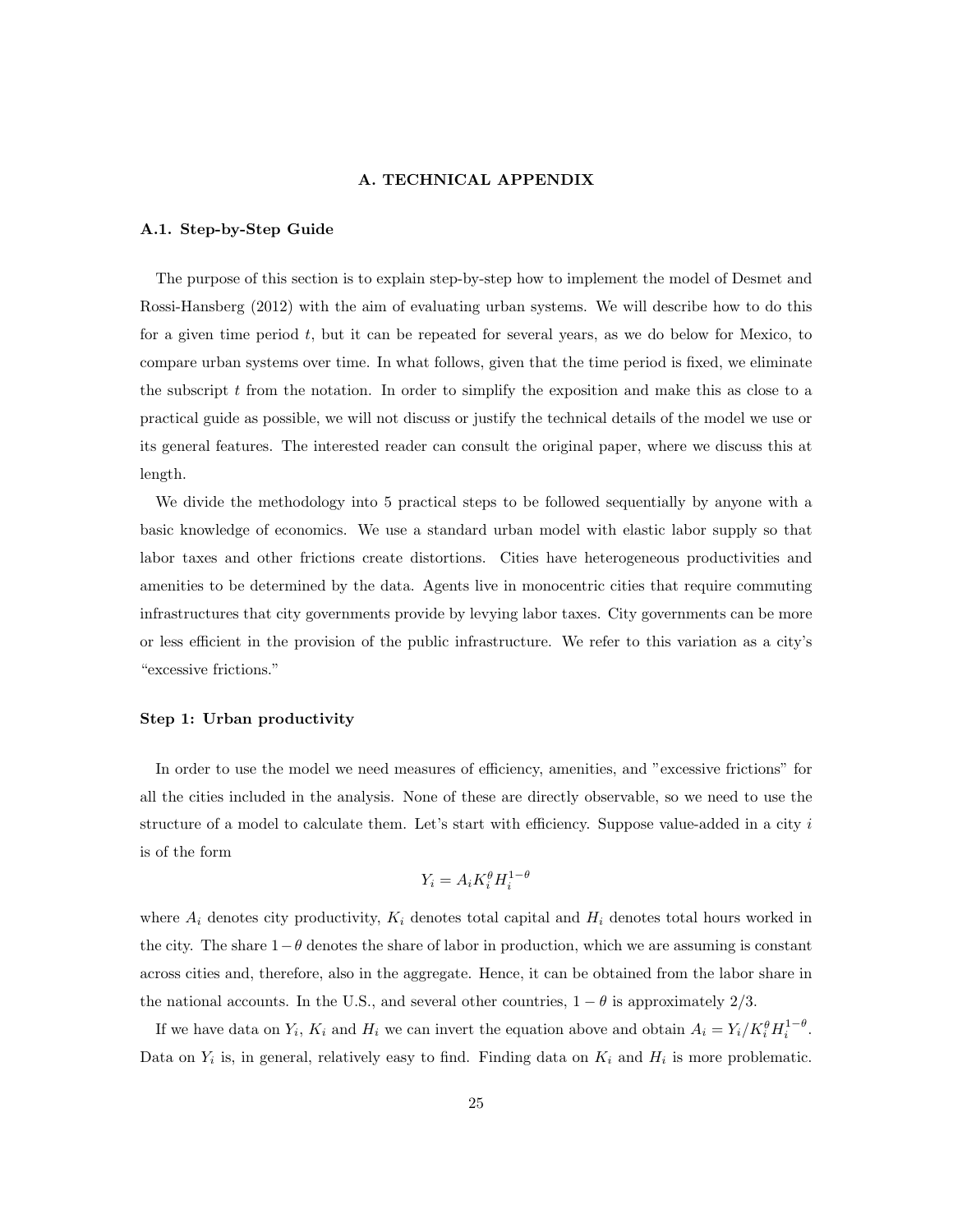For  $H_i$  one can use household surveys and then aggregate up to the city level, using appropriate weights. Data on  $K_i$  are trickier to obtain. If capital markets work well, one can assume a national interest rate r and obtain  $K_i$  from the first-order condition of the firm problem, namely,  $K_i = \theta Y_t/r$ . If national capital markets are presumed to work badly, one would need data on local interest rates  $r_i$  to estimate  $K_i$ . Finally, one could use data on capital stocks by industry at a more aggregate level and assign capital to cities according to the share of each industry in the city.

• The result of this step is a value of  $\theta$  and a productivity measure  $A_i$  for each city i.

#### Step 2: Excessive frictions

The next step is to obtain a measure of the excessive frictions in a city. These excessive frictions capture the excessive distortions that result from local governments taxing or distorting markets in order to provide urban infrastructure and services. By "excessive" we mean the frictions over and above what the city size would predict.

Our identification is based on the concept of a "labor wedge,"which measures the extent to which the marginal utility of leisure differs from the local wage (which, in turn, is related to the marginal product of labor). Assume log-utility in consumption and leisure of the form

$$
\sum_{t=0}^{\infty} \beta^t \left[ \log c_i + \psi \log (1 - h_i) + \gamma_i \right],
$$

where  $c_i$  denotes an agent's consumption,  $h_i$  hours of work as a fraction of available time, and  $\gamma_i$ the utility derived from the amenities in city *i*. Then, the "labor wedge," $\tau_i$ , is implicitly defined by

$$
\psi \frac{c_i}{1 - h_i} = (1 - \tau_i) w_i = (1 - \tau_i) (1 - \theta) \frac{Y_i}{H_i}
$$

where the second equality comes from the first-order condition of the firm's problem with respect to the labor input.

We can use this equation to calculate  $\tau$  with the data discussed in Step 1, plus data on consumption per capita at the city level,  $c_i$ , and a value for the parameter  $\psi$ , which determines the relative value of leisure. A good value for  $\psi$  lies between 1 and 1.5, as estimated by McGrattan and Prescott (2009) using aggregate data. Instead of taking the value of  $\psi$  from the literature, one could use aggregate data from a particular country, set the aggregate  $\tau$  to zero, and calculate a country-specific  $\psi$  using the above equation. This way of calculating  $\psi$  implies that we are measuring the labor wedge relative to the aggregate. Once we have a value for  $\psi$ , we need to get data on consumption at the level of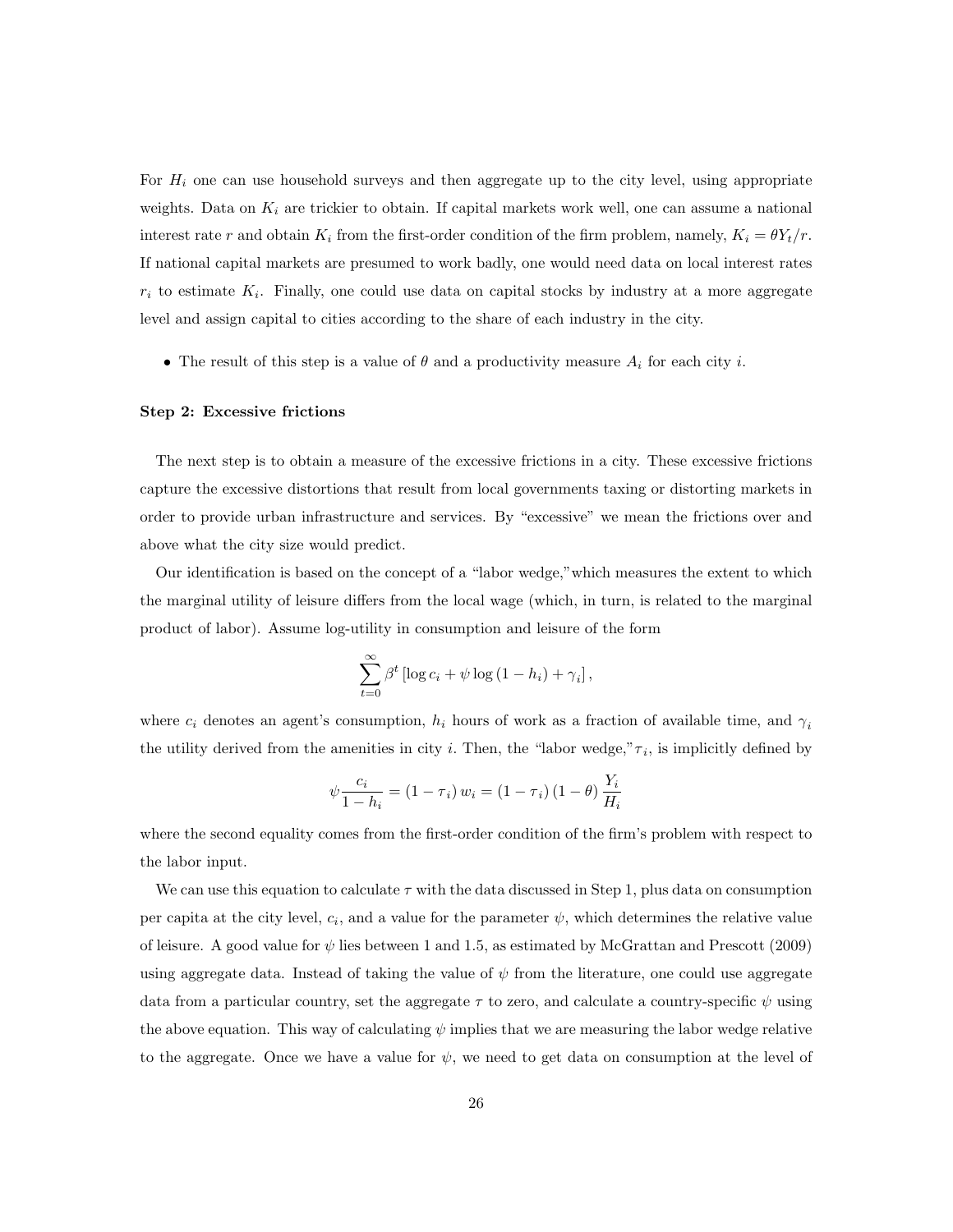cities. One good way to get reasonable estimates of city-level consumption is to use data on retail sales at the city level and multiply them by the ratio of consumption to retail sales in the aggregate. Alternatively, we could use household-level surveys and aggregate up to the city level.

We assume the labor wedge acts like a tax on labor that is used to finance local infrastructure. The need to hire workers to provide infrastructure is assumed to be proportional to the amount of total commuting in the city, which, for the monocentric city model, is given by  $TC_i = \frac{2}{3}\pi^{-\frac{1}{2}}N_{it}^{\frac{3}{2}}$ . Hence, the government budget constraint requires that

$$
\tau_i = g_i \kappa \frac{2}{3} \left( \frac{N_i}{\pi} \right)^{\frac{1}{2}},\tag{1}
$$

where  $N_i$  denotes city i's population,  $\kappa$  denotes commuting costs per unit of distance and  $g_i$  is our measure of excessive frictions. A higher  $g_i$  implies that the city requires more expenditures, and therefore more frictions, to provide infrastructure conditional on city size. Essentially, it is a measure of city governance. We have everything we need to compute  $g_i$  for each city except for the parameter  $\kappa$ . We compute this parameter in Step 3 below.

• The result of this step is a value of  $\psi$  and a labor wedge  $\tau_i$  for each city i.

#### Step 3: Commuting costs

To calibrate the parameter  $\kappa$  we use equation (1) in logs to obtain

$$
\ln \tau_i - \frac{1}{2} \ln N_i = \alpha + \ln g_i
$$

where  $\alpha = \ln\left(\frac{2}{3}\right) + \ln \kappa - \frac{1}{2} \ln \pi$ . We can calculate the left-hand side of this equation for each city since we obtained  $\tau_i$  for each city in Step 2. To identify  $g_i$  we impose the condition that  $E(\ln g_i) = 0$ . In this sense the frictions we calculate are "excessive." They represent the frictions over and above commuting costs and the congestion created by city size. Hence the mean of the left-hand side,  $E(\ln \tau_i - \frac{1}{2} \ln N_i) = \alpha$ . We can calculate  $\kappa$  from this equation. After subtracting the mean  $\alpha$  from the left-hand side, the resulting residuals are the  $g_i$ 's.

• The result of this step is a value of  $\kappa$  and a measure of excessive frictions  $g_i$  for each city i.

## Step 4: Amenities

We calculate amenities as the utility that agents get from living in a given city on top of their consumption and leisure choices. It is given by the term  $\gamma_i$  in the specification of utility discussed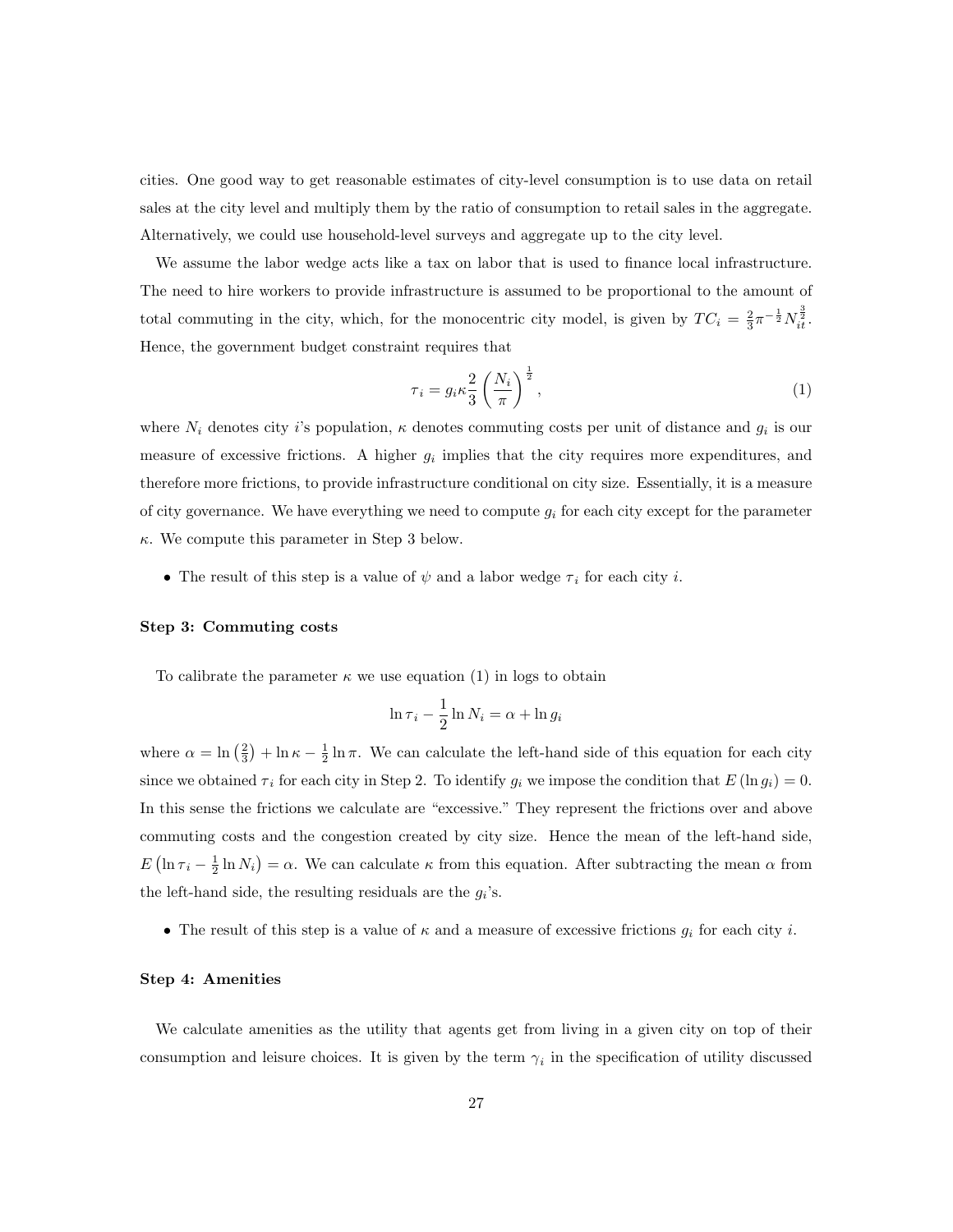in Step 2. The system of cities is in equilibrium if, given the values of  $\gamma_i$ , the number of residents in a city is such that they get the same value of utility as they would get in any alternative city. This value of utility is arbitrary, so let's normalize it to  $\bar{u} = 10$ . So we are looking for values of  $\gamma_i$  such that the observed population in each city,  $N_i$ , gives its residents utility  $\bar{u}$ . Using some approximations discussed in Desmet and Rossi-Hansberg (2012), this implies that

$$
\gamma_i = C_1(\bar{u}) - \log(C_2(A_i, r)) + \kappa \left(\frac{N_i}{\pi}\right)^{\frac{1}{2}} \left(\frac{(1+\psi)}{C_2(A_i, r)} + \frac{2}{3}g_i\right)
$$
(2)

where  $C_1(\bar{u}) = \bar{u} + (1 + \psi) \log (1 + \psi) - \psi \log \psi$  and  $C_2(A_i, r) = (1 - \theta) A_{it}^{\frac{1}{1 - \theta}} / (r/\theta)^{\frac{\theta}{1 - \theta}}$ . We already have all the data and parameters used in the equation above from the previous steps, so we can directly use the equation to obtain  $\gamma_i$ .

• The result of this step is a measure of amenities  $\gamma_i$  for each city *i*.

#### Step 5: Counter-factual exercises

In Steps 1 to 4 we have computed the relevant parameters of the model together with three city characteristics for each city, namely,  $(A_i, g_i, \gamma_i)$ . We can now do counter-factual exercises by changing any of these characteristics and recomputing the equilibrium and the utility  $\bar{u}$  associated with the new equilibrium. The difference between 10 and the new counter-factual utility,  $\bar{u}^c$ , is the utility gained or lost if cities had the counter-factual city characteristics. For example, we can ask what would happen if we replace  $A_i$  in each city for the mean of  $A_i$ ,  $E(A_i)$ . Such a counter-factual exercise allows us to evaluate a scale-dependent policy in which we improve the productivity of the less productive cities and worsen the productivity of the most efficient cities. This could be implemented by, for example, taxing firms in large cities and subsidizing them in small ones in a way that is budget neutral. The variety of policies that one can evaluate with this methodology is obviously enormous and depends on the interest of policy makers. We illustrate some examples in the next section.

To do the counter-factuals we first determine our counter-factual city characteristics. Denote them by  $(A_i^c, g_i^c, \gamma_i^c)$ . Thus, for the example above, we would have that  $A_i^c = E(A_i)$  for all cities i, while  $g_i^c = g_i$ , and  $\gamma_i^c = \gamma_i$ . With the counter-factual characteristics in hand we can solve equation (2) evaluated at the counter-factual city characteristics to obtain counter-factual values of city sizes. These city sizes depend on the value of  $\bar{u}$ . The counter-factual value of  $\bar{u}$  is determined by the value that solves the labor market clearing condition  $\bar{N} = \sum_i N_i$ , where  $\bar{N}$  is the total urban population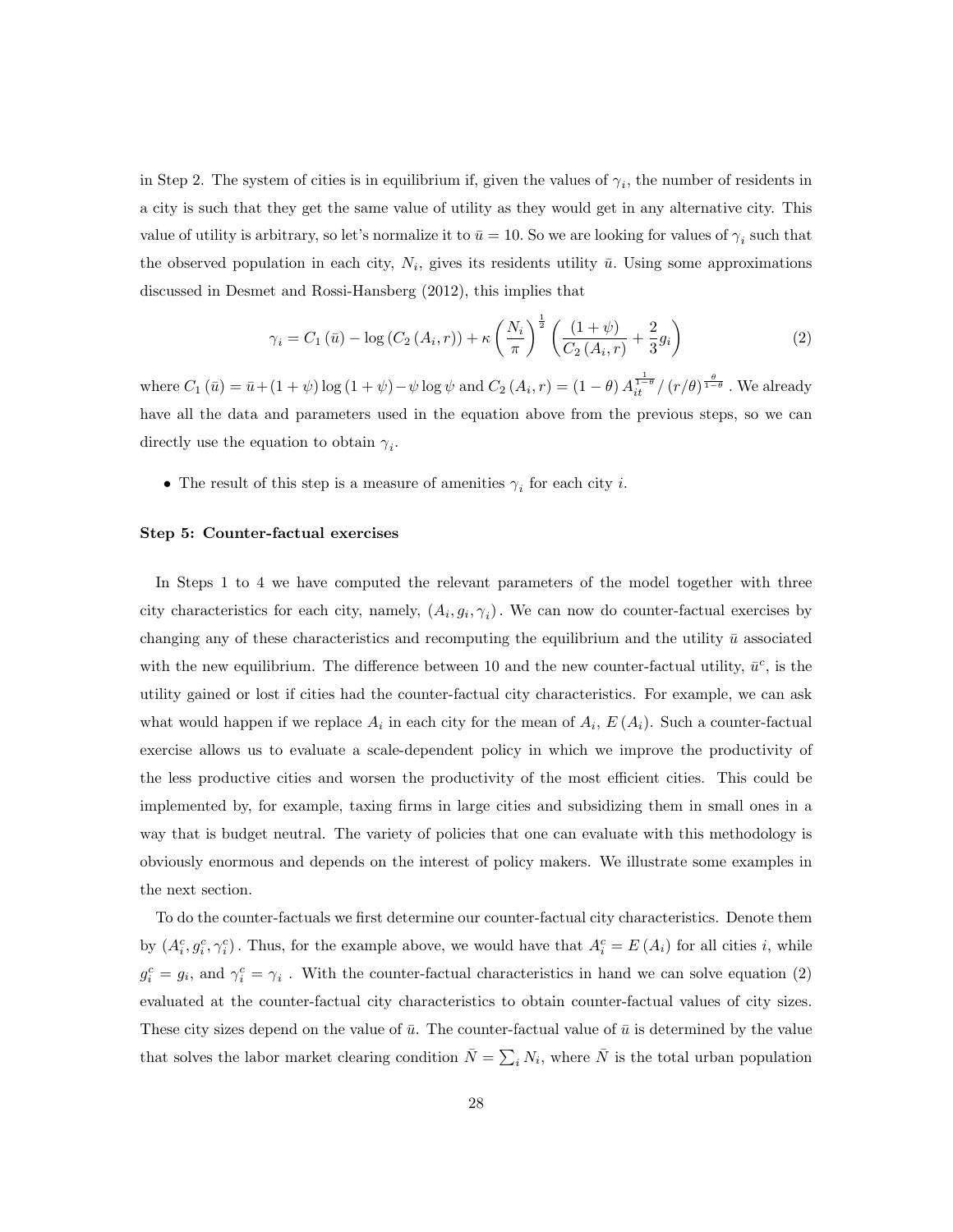in the cities we are analyzing. That is, we solve for the value of  $\bar{u}^c$  that solves the implicit equation

$$
\sum_{i} \frac{\pi}{\kappa^2} \left( \frac{\log\left(C_2\left(A_i^c, r\right)\right) - C_1\left(\bar{u}^c\right) + \gamma_i^c}{\frac{\left(1 + \psi\right)}{C_2\left(A_i^c, r\right)} + \frac{2}{3}g_i^c} \right)^2 = \bar{N}.
$$

Unfortunately, there is no simple algebraic solution to this equation. However, solving for  $\bar{u}^c$  can easily be done using a non-linear equation solver or by trying out different values of  $\bar{u}^c$  until the equation above is satisfied. With  $\bar{u}^c$  in hand we can use the term inside the sum to calculate the counter-factual size of any city i,  $N_i^c$ .

So far we have emphasized policies that directly change the distribution of city characteristics. Of course, a similar methodology can be used to do counter-factual exercises where we change the values of particular parameters, like commuting costs, interest rates, or the value of leisure. The choice of counter-factual city characteristics can also be influenced by our prior on the importance of externalities in cities. For example, we can take the view that productivity in a city is in part the result of a city's size. Hence, when we do counter-factual exercises we might want to equalize the exogenous, but not the endogenous, part of productivity. The two are different in the presence of externalities. For example, suppose  $A_i = A_i^E N_i^{\omega}$ , where  $A_i^E$  is the exogenous productivity of the city. Then we might want to equalize  $A_i^E$  and let the resulting productivities across cities be determined by this equation given a value of  $\omega$  (which has been estimated in the urban literature repeatedly to be around 0.02). Note that by adding externalities we are changing the nature of the counter-factual exercise, but Steps 1 to 4 remain unchanged.

• The result of this step is a triplet of counter-factual city characteristics  $(A_i^c, g_i^c, \gamma_i^c)$  for each city *i*, a counter-factual utility level  $\bar{u}^c$ , and a counter-factual city size  $N_i^c$  for each city *i*.

#### A.2. Parameter Values

To implement Steps 1 through 4 in the previous section, we need to get parameter values for the elasticity of substitution between consumption and leisure  $(\psi)$ , the income share of capital  $(\theta)$  and the real interest rate  $(r)$ . For the U.S. our parameter values come from McGrattan and Prescott (2009). For the other countries, we assume that the preference parameter  $(\psi)$  is equal to that of the U.S., whereas for the income share of capital and the real interest rates we rely either on local data or on other country-specific studies. Table 6 gives further details.